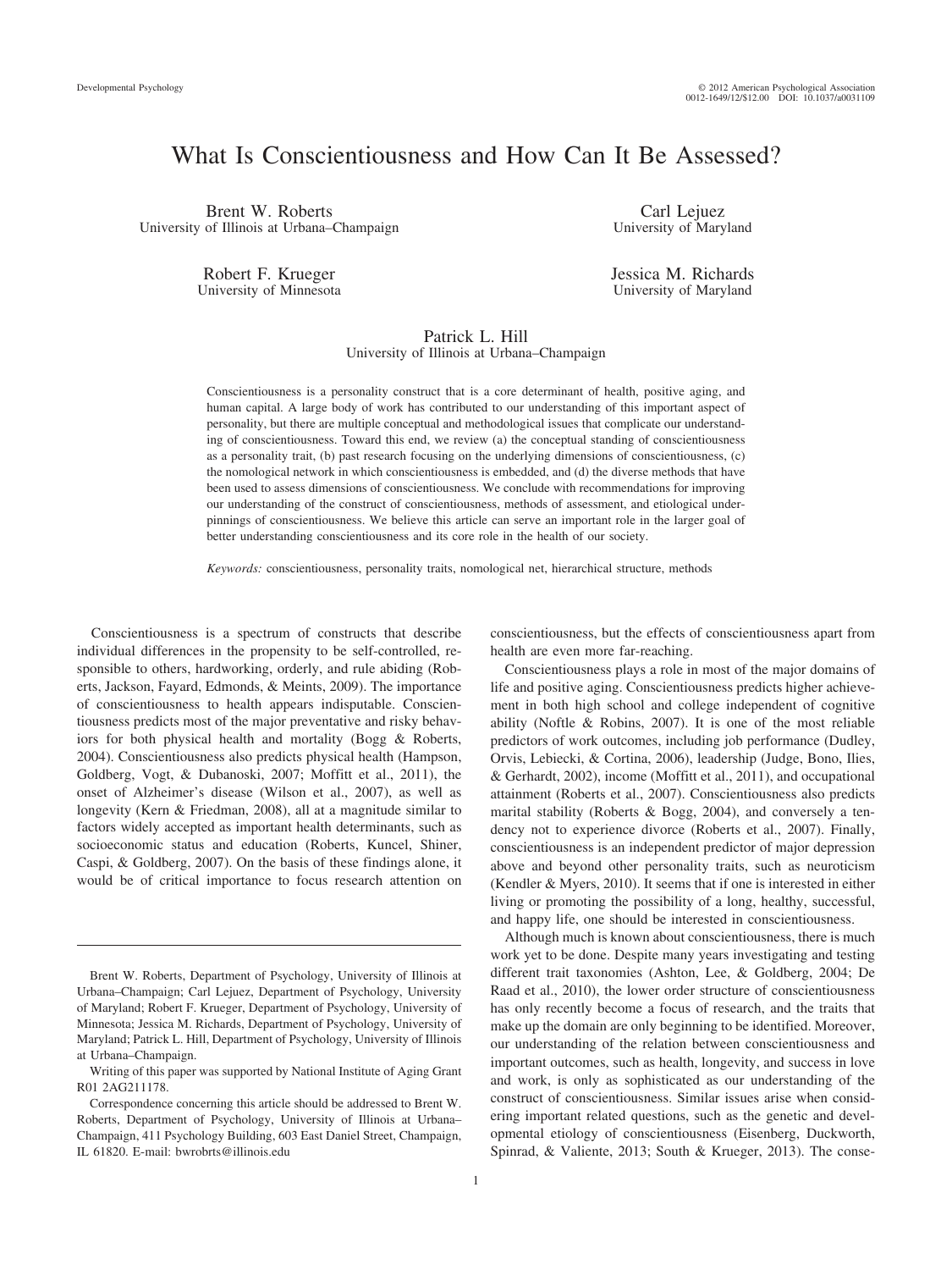quences of conscientiousness and its developmental arc can only be articulated if we understand the underlying structure of conscientiousness and know how best to assess the construct. Therefore, what follows is a review of the conceptual standing of conscientiousness as a personality trait, past research focusing on the underlying dimensions of conscientiousness, the nomological network in which conscientiousness is embedded, the diverse methods that have been used to assess dimensions of conscientiousness, and the future directions in research that are necessary to fulfill the potential of this construct.

#### **Conscientiousness Is a Personality Trait**

Most researchers are familiar with the term *conscientiousness* because of its inclusion in the Big Five taxonomy of personality traits: Extraversion, Agreeableness, Conscientiousness, Emotional Stability, and Openness/Intellect (Goldberg, 1993). Conscientiousness is most often thought of as a personality trait, which reflects the relatively enduring, automatic patterns of thoughts, feelings, and behaviors that differentiate people from one another and that are elicited in trait-evoking situations (Roberts, 2009; Roberts & Jackson, 2008).

Speaking in historical terms, constructs associated with the domain of conscientiousness have some of the longest histories in psychology. Beginning with Freud's idea of the superego and the subsidiary concepts of the ego ideal and conscience, dispositions related to conscientiousness, such as achievement motivation and impulse control, have been studied for over 100 years. In the interim between Freud and the Big Five, related constructs were studied under terms such as *impulsivity*, *norm-favoring*, *social conformity*, and *ego control* (Block & Block, 1980). Many decades of clinical research have focused on components of psychopathology manifest in tests such as the Minnesota Multiphasic Personality Inventory that reflect low conscientiousness or disconstraint (Harkness, Finn, McNulty, & Shields, 2012; Sellbom, Ben-Orath, & Bagby, 2008). Numerous alternative descriptors have been used for the domain of conscientiousness, such as constraint, work, and superego strength (see John, Nauman, & Soto, 2008, for a review). As we have noted elsewhere (Roberts, Jackson, Fayard et al., 2009), the term *conscientiousness*, being broad and general in meaning, is well suited to represent the family of traits that define this domain.

The concept of a personality trait carries with it some unnecessary baggage that we would like to address forthwith. A common misperception of personality traits is that they denote the existence of highly heritable (e.g., 80%–90% heritable), unchangeable, and decontextualized constructs. We have provided an alternative vision of personality traits that expands on the structure, the developmental, as well as the contextual nature of traits that attempts to address these misperceptions (Roberts, 2009; Roberts & Jackson, 2008), which we summarize here. To start, although conscientiousness is heritable, the best estimate of the heritability of conscientiousness-related traits is between 40% and 50% (Krueger & Johnson, 2008). Thus, like almost all constructs studied in psychology, the majority of variance in conscientiousness is attributable to environmental influences (Krueger & Johnson, 2008). Moreover, the general heritability of a personality trait is an estimated population average value that collapses across diverse circumstances in which the heritability can be either higher or lower than the average value. This observation signals the sensitivity of genetic effects on personality to environmental contexts (Krueger, South, Johnson, & Iacono, 2008; South & Krueger, 2013).

In addition, the assumption that traits are immutable is clearly wrong. Empirical evidence has repeatedly shown that conscientiousness, and the related constructs that fall within the conscientiousness spectrum, such as impulse control, are both changeable and continue to develop and change well into adulthood (Jackson et al., 2009; Roberts, Walton, & Viechtbauer, 2006). Though changeability should not be taken as meaning inconsistency, it is clear that personality traits retain robust rank-order consistency over time while showing slow, incremental changes from year to year (Roberts & Mroczek, 2008).

#### **The Hierarchical Structure of Conscientiousness**

Conscientiousness, like all other personality traits, is a hierarchically structured system. In terms of the hierarchy, traits can be ordered from broad to narrow. When conceptualized at the level of the broad conscientiousness domain, the trait-eliciting contexts are multifaceted because they aggregate across the component parts of the broader conscientiousness spectrum. When narrow facets of conscientiousness are examined, the contextual aspects of the specific elements of the broader domain become apparent. Selfcontrol necessitates the presence of something tempting. Industriousness implies the opportunity to work.

Our sociogenomic model of a personality trait (see Figure 1; Roberts & Jackson, 2008) explicitly identifies the two basic levels of analysis embodied in personality dispositions—the trait level, which reflects the relatively enduring signature typical to personality traits, and the state level, which reflects moment-to-moment fluctuations in functioning (see, e.g., Fleeson, 2001; Nesselroade, 1988). The model also specifies the fact that traits are made up of three things: characteristic thoughts, feelings, and behaviors. The inclusion of all three of these categories makes it clear that traits are not reducible to behavior, which is a common claim (Bandura, 2012; Jackson, Hill, & Roberts, 2012). It also allows for a successful integration of prototypical trait models, such as the fivefactor model (McCrae & Costa, 2008), and social cognitive models of personality, such as Mischel and Shoda's (2008) cognitiveaffective processing system (CAPs) model. According to the sociogenomic model of personality traits, there is no real conflict between the five-factor and CAPs models of personality. The choice between a trait and social cognitive approach to personality is simply a choice of what level of analysis one wants to work at (Roberts, 2009; Roberts & Pomerantz, 2004). Trait models emphasize the level revealed over long spans of time, whereas social cognitive models emphasize the state level, or a more idiographic focus.

What then is the composition of the family of traits within the conscientiousness domain? A number of studies have examined personality descriptors and produced information on the lower order structure of the conscientiousness domain. Table 1 contains a list of relevant studies and the resulting facets of the domain of conscientiousness that were revealed. It should be said that not all of these studies set out to identify all of the lower order facets of conscientiousness; therefore, we see the aggregate set of dimensions identified as an overly inclusive start to the identification of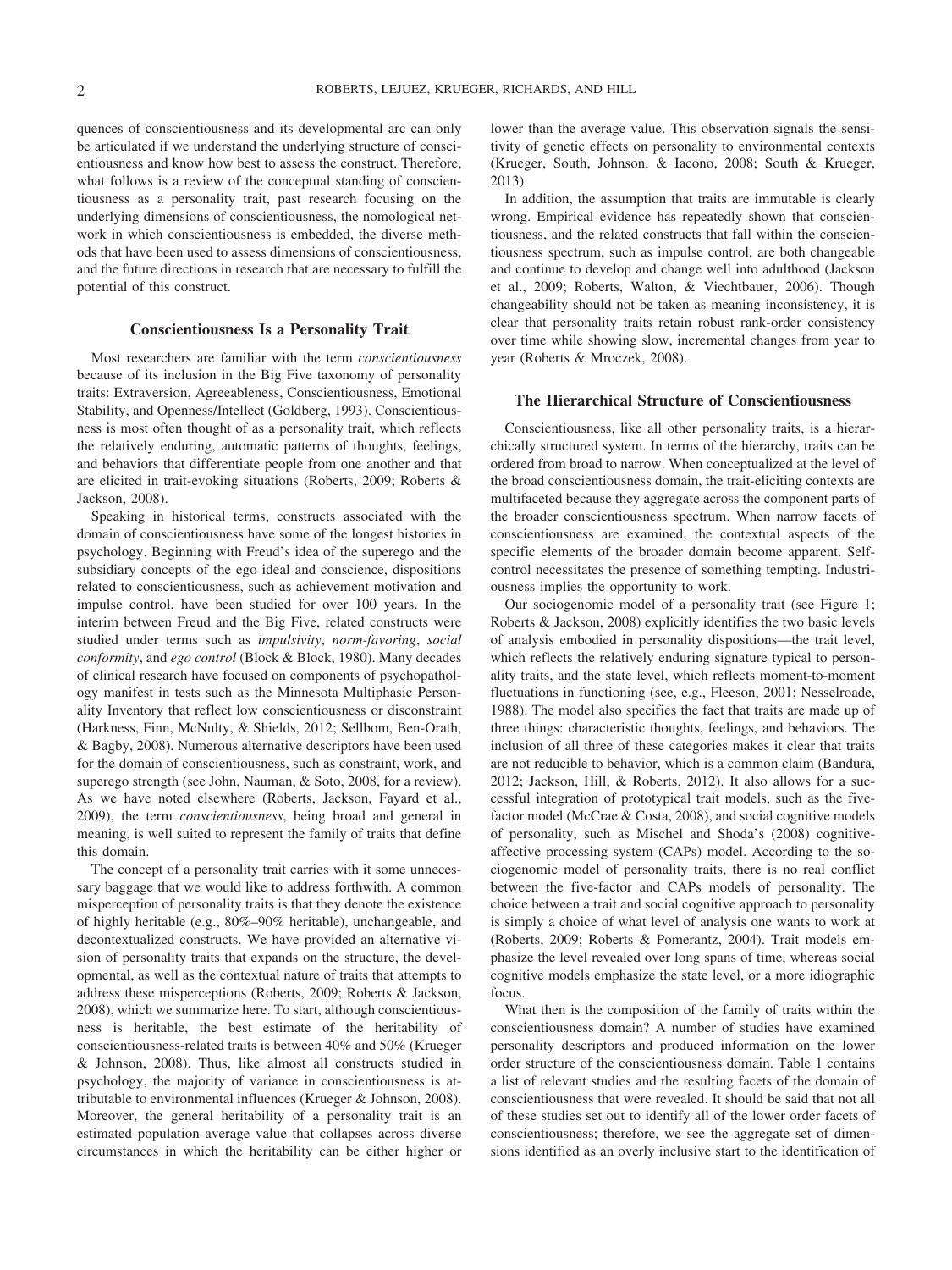

*Figure 1.* Sociogenomic model of personality traits (Roberts & Jackson, 2008).

the key aspects of the domain. The two most common domains are orderliness and industriousness. Orderliness encompasses the overarching tendency to be "prepared," which includes tendencies toward neatness, cleanliness, and planfulness on the positive side, or disorderliness, disorganization, and messiness on the negative end of the spectrum. Industriousness captures the tendencies to work hard, aspire to excellence, and persist in the face of challenge. Several studies have identified a separate persistence factor (De Raad & Peabody, 2005; MacCann, Duckworth, & Roberts, 2009), which can be thought of as a construct that bridges conscientiousness and ambition, a facet of extraversion. Given that the facet of industriousness also correlates with components of extraversion (Roberts, Bogg, Walton, Chernyshenko, & Stark, 2004), it might be appropriate to categorize persistence as a form of industriousness.

The next two most common domains identified are self-control and responsibility. Self-control represents the propensity to control impulses or. in the terminology of cognitive researchers, the ability to inhibit a prepotent response. On the negative end of this facet, one finds the tendency to be reckless, impulsive, and out of control. Similarly, responsibility was identified in most of the studies listed in Table 1. On the high end of the spectrum, responsibility reflects the tendency to follow through with promises to others and follow rules that make social groups work more smoothly. On the low end, it reflects the tendency to be an unreliable partner in achievement settings and to break one's promises. Although identified as a conscientiousness facet in most of the listed studies, responsibility measures also tend to correlate quite highly with agreeableness; therefore, its placement may shift depending on the content of the measures used to tap this facet.

Most of the remaining facets of conscientiousness have been found at least twice. Conventionality reflects a tendency to endorse

and uphold rules and conventions found in society. Decisiveness subsumes the propensity to act firmly and consistently. Formalness reflects a tendency to follow rules of decorum, such as keeping one's appearance neat and clean, holding doors for others, and shaking hands. Punctuality reflects the simple tendency to show up on time to previously scheduled appointments. Originally thought to be too narrow to constitute a separate facet (e.g., Roberts et al., 2004), more recent work has pointed to an intriguing feature of punctuality. Of all of the potential facets of conscientiousness, punctuality appears to be most strongly correlated with all the remaining facets of conscientiousness (Jackson et al., 2010). That is to say, being punctual appears important when considering one's ability to plan (orderliness), work hard to get somewhere (industrious), avoid temptations that might lead one to be late (selfcontrol), care enough to meet other people on time (responsibility), and understand the rules and conventions surrounding one's social group (conventionality).

One conceptual question that arises when confronting a heterogeneous set of facets such as these is why are they correlated with one another? This is really a question about the etiology of conscientiousness. Historically, two opposing explanations have been provided for why these specific facets form a coherent latent dimension or domain of individual differences. The dynamical systems perspective posits that there is nothing shared in common by these disparate factors and that they arise through bottom-up processes (Cramer et al., 2012). For example, punctuality would be presumed to arise from experiences, such as having parents who teach their children to be on time for events. From this perspective, there is no reason to consider a latent dimension of conscientiousness underlying these specific factors, and the correlations among these facets arises because of direct causal relations among these facets.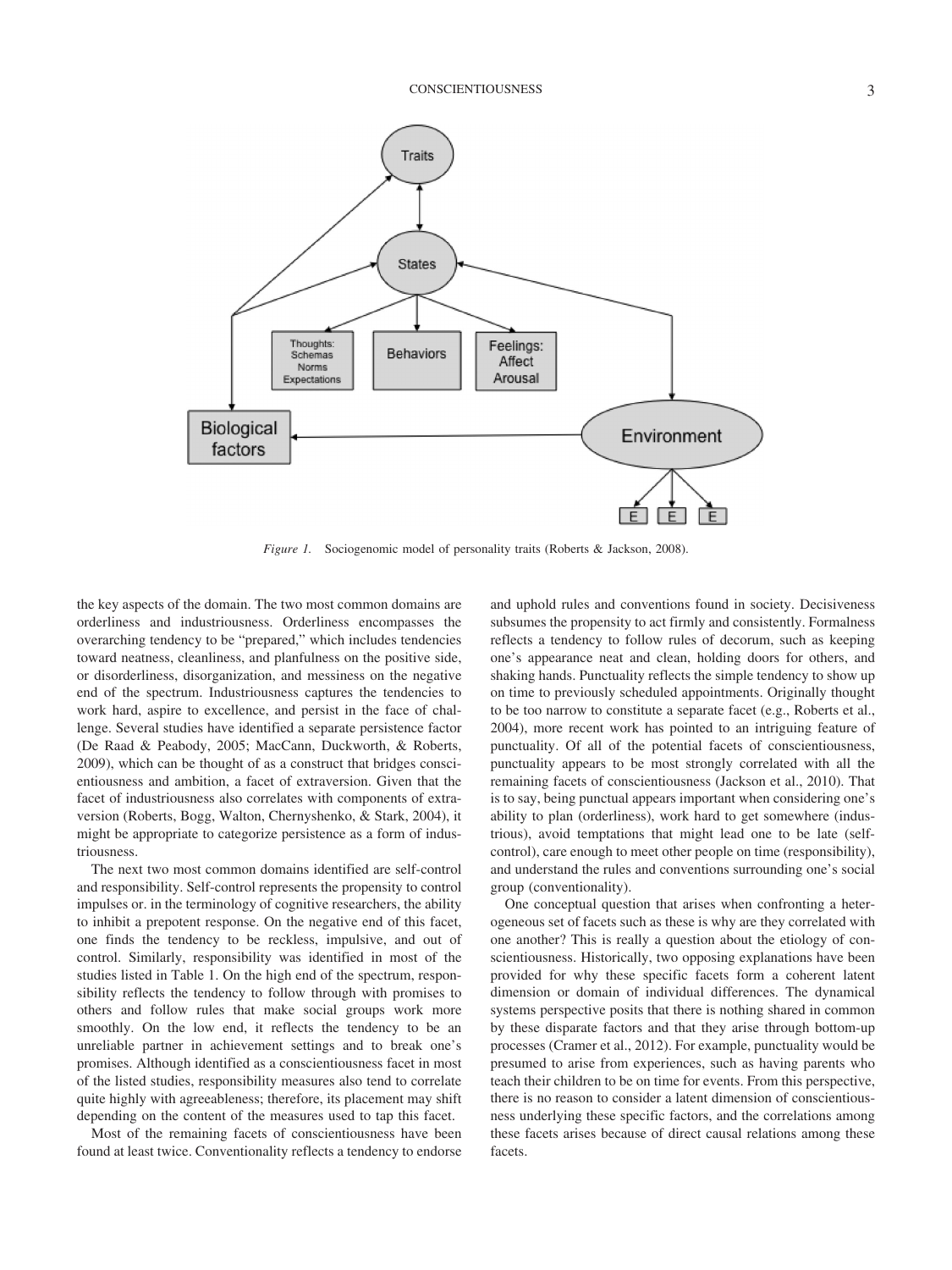| Table 1                          |                               | Constructs Identified as Part of the Domain of Conscientiousness in Past Research |                 |                 |                              |              |                        |             |              |        |
|----------------------------------|-------------------------------|-----------------------------------------------------------------------------------|-----------------|-----------------|------------------------------|--------------|------------------------|-------------|--------------|--------|
| Past research                    | Orderliness                   | Industriousness                                                                   | Self-control    | Responsibility  | Traditionality               | Decisiveness | Formality              | Punctuality | Persistence  | Virtue |
| DeYoung et al.<br>(2007)         | Orderliness                   | Industriousness                                                                   |                 |                 |                              |              |                        |             |              |        |
| Roberts et al.<br>(2005)         | Order                         | Industriousness                                                                   | Self-control    | Responsibility  | Traditionalism               |              |                        |             |              | Virtue |
| Roberts et al.<br>(2004)         | Orderliness                   | Industriousness                                                                   | Impulse control | Reliability     | Conventionality Decisiveness |              | Formalness Punctuality |             |              |        |
| Jackson et al.<br>(2010)         | Organization;<br>Cleanliness  | Avoid work; Industriousness;<br>Laziness                                          | Impulsivity     | Responsibility  |                              |              | Formality              | Punctuality |              |        |
| Perugini &<br>Gallucci<br>(1997) | Meticulousness;<br>Inaccuracy | Superficiality                                                                    | Recklessness    | Reliability     |                              |              |                        |             |              |        |
| Ostendorf<br>Saucier &<br>(1999) | Orderliness                   | Industriousness                                                                   |                 | Reliability     |                              | Decisiveness |                        |             |              |        |
| De Raad &<br>Peabody<br>(2005)   | Orderliness                   | Work                                                                              | Impulse control | Responsibleness |                              |              |                        |             | Persistence  |        |
| MacCann et al.<br>(2009)         | Tidiness; Task<br>planning    | Industriousness; Perfectionism; Control; Caution<br>Procrastination refrainment   |                 |                 |                              |              |                        |             | Perseverance |        |
|                                  |                               |                                                                                   |                 |                 |                              |              |                        |             |              |        |

An opposing perspective is that conscientiousness represents a coherent psychobiological construct that influences the multiple facet manifestations (Goldberg, 1993). This is the latent dimensional approach to conceptualizing personality constructs. This latter approach is supported by evidence, such as latent trait models better fitting data on the joint distribution of lower conscientiousness and the social costs of low conscientiousness (such as problems with drugs and alcohol), when compared with models that posit highly specific and categorically distinct aspects of elements in the broad domain of conscientiousness-related individual differences (see Krueger & South, 2009, for a review).

In adult samples, the two models appear to be equally valid accounts for the common variance shared among similar constructs. However, we believe there is a key piece of evidence from development research that tips the evidence in the direction of the latent trait model. Specifically, a number of studies have shown that childhood temperament, such as effortful control (Rothbart & Ahadi, 1994), predicts adult personality at nontrivial magnitudes (see also Caspi & Silva, 1995; Moffitt et al., 2011). Most tellingly, childhood dimensions of temperament, which by definition are more global and less contextualized than adult traits, show conceptually coherent correlations across the Big Five (Deal, Halverson, Havill, & Martin, 2005). For example, childhood impulsivity correlates with both agreeableness and conscientiousness in adolescence. What this indicates is that the general dimension of impulsivity in children gets differentiated through experience into the two different trait domains of agreeableness and conscientiousness. Presumably, agreeableness is the manifestation of selfcontrol in interpersonal settings, such as being polite when someone else is being rude (e.g., being kind or "soft-hearted"). Likewise, conscientiousness is the manifestation of self-control within work settings (e.g., avoiding temptation to meet long-term goals). Similarly, we might hypothesize that the general dimension of conscientiousness gets differentiated further into specific facets such as industriousness and orderliness with time and experience, especially in childhood and adolescence.

One might question the rationale behind spending our research energies on identifying the facet structure of conscientiousness. We see three primary reasons for doing so. First, research has supported the claim that facet measures are capable of capturing criterion-related variance unexplained by broader domain measures (see, e.g., Paunonen & Ashton, 2001). Second, looking at the lower order structure allows one to better see the connections between conscientiousness and related constructs in other literatures, such as social, developmental, or clinical psychology. Third, doing so also provides a better understanding of how conscientiousness might manifest within different contexts.

Specifically, by discussing the facets, the contextual aspects of conscientiousness begin to emerge more clearly. For example, orderliness is typically manifest in homes and workplaces, not in public spaces or social interactions. Likewise, industriousness is manifest in achievement settings, which in modern society means school and work. Being responsible often necessitates contexts that include other people. Detailing the contexts intrinsic to the facets of conscientiousness is conceptually important because it helps to identify environments in which the traits are afforded the opportunity to be expressed. This level of contextualization is, as is found in broader measures of personality, typically implicit in the definitions yet explicit in the items that make up the measures.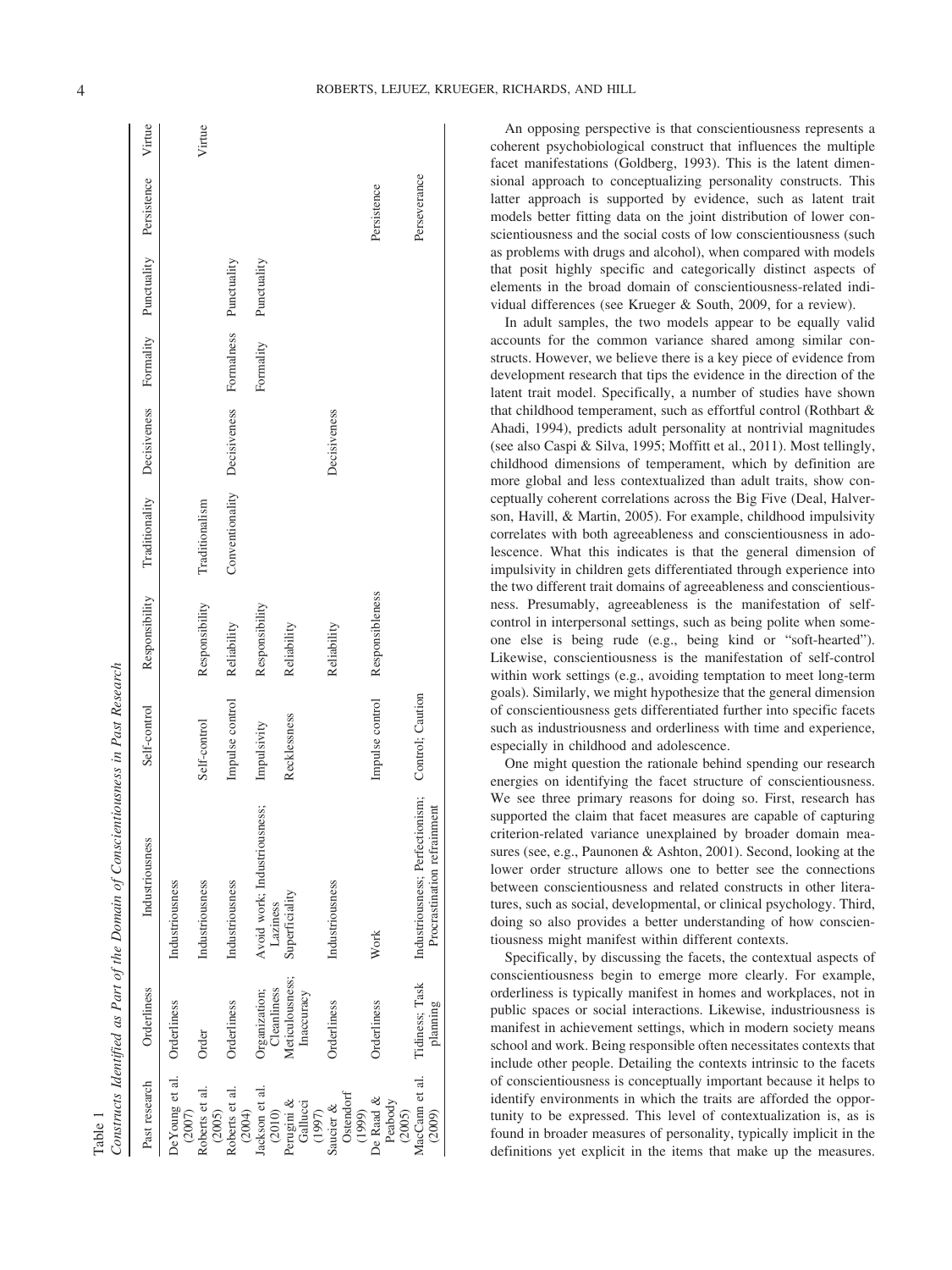However, personality researchers seldom openly identify these contexts.

Alternatively, one can proactively identify the contexts in which conscientiousness may be expressed. One way to capture context more explicitly is to identify the state manifestations of conscientiousness rather than the general tendencies people might use. Reflecting the traditional trait-state models and distinctions, moving to this level of specificity usually means measuring the components of a trait domain as they are manifest moment to moment. The most common approach to doing so is to use an online assessment technique, such as experience-sampling methods (ESM; Fleeson, 2001) or ecological momentary analysis (Conner, Barrett, Tugade, & Tennen, 2007). For example, Jackson et al. (2010) created a behavioral measure of conscientiousness with one goal being to provide a measure of conscientiousness that could be used with ESMs. Another statelike approach to assessing the more specific components of the conscientiousness family would be to use standardized laboratory-based computerized approaches. As these techniques assess very basic cognitive processes, decision making, or behavioral outcomes, their level of specificity is unparalleled. At a conceptual level, most of these laboratory-based approaches are intended to tap the self-control domain of conscientiousness, though it is an open question as to whether they do in fact measure conscientiousness or some other construct, such as fluid intelligence (Duckworth & Kern, 2011).

The second way to further contextualize a domain is to explicitly frame the measurement of the construct within specific roles or environments (Wood & Roberts, 2006). For example, instead of asking persons whether they are organized in general, one asks whether they are organized at work, or at home, or with friends (Roberts & Donahue, 1994; Smith, Hanges, & Dickson, 2001). Contextualizing personality measures in this fashion typically leads to a small increase in predictive validity for outcomes found in the corresponding context. It is also the case that one finds a modal correlation between the generalized and contextualized ratings that exceed 0.5 (Wood & Roberts, 2006).

The framing or contextualizing of dimensions often proceeds to a point where researchers come to see the measure as distinct from the overarching domain from which the measure emerges. Contextualizing measures to this degree happens for two well-justified reasons. First, specific theoretical frameworks are explicitly hostile to the idea of generalized dispositions. For example, self-efficacy theory, as originally proposed, avoided the role of generalized features of human nature and instead emphasized the expectations for success that emerge in very specific situations, such as when confronting fears or the academic challenges intrinsic to a specific course or topic (Bandura, 1977). Second, researchers often become interested in behaviors exhibited in very specific contexts and create measures to tap them without considering how they might be embedded in a broader nomological net.

At this time, it would be rash to categorize all of these highly contextualized measures as components of conscientiousness. In many cases, measures such as self-efficacy for achievement or exercise are seen as intervening variables between conscientiousness and behavioral outcomes (Bogg, 2008; Trautwein, Ludtke, Roberts, Schnyder, & Niggli, 2009). However, the similarities in form and function of many of these measures would warrant a systematic investigation of whether they belong to the family of constructs within the hierarchy of conscientiousness. For example, many measures of achievement motivation, which are often framed specific to school or work situations, are both indistinguishable from broader personality measures and correlated so highly with trait measures of conscientiousness as to warrant asking whether they should be distinguished (e.g., Richardson & Abraham, 2009). We believe that one of the key agendas moving forward is to clarify the generality and specificity of these contextualized measures using sophisticated measurement systems in order to test more explicitly whether they belong to the family of conscientiousness constructs.

#### **The Nomological Network for Conscientiousness**

Readers might notice similarities between the facets discussed above and other prominent psychological constructs. Indeed, the behavioral and theoretical signature of conscientiousness coincides with numerous variables often classified with respect to their "social," "cognitive," or "developmental" nature, as well as other personality constructs. In fact, many constructs not typically considered "personality" have robust research paradigms that often run parallel to the work done in personality psychology. It is our contention that many of these variables should be viewed as part of the family of conscientiousness constructs, if not be seen as measuring facets of the trait. Below, we describe some of the more prominent examples from other fields, such as developmental psychology (effortful control, ego control, delay of gratification), social psychology (self-control, self-regulation), clinical psychology (impulsiveness, constraint), and positive psychology (grit).

#### **Delay of Gratification**

Delay of gratification, a prominent construct in the developmental literature, is typically thought of as a measure of one's capability for self-control or self-regulation (e.g., Mischel, Shoda, & Rodriguez, 1989). A number of studies now have demonstrated that children differ in their ability to refrain from immediate gratification in order to receive a more desirable outcome in the future (for a review, see Mischel, Shoda, & Rodriguez, 1992). Moreover, these individual differences predict meaningful longterm outcomes (Mischel, Shoda, & Peake, 1988). These studies set the stage for recent work demonstrating that self-control during childhood predicts health, wealth, and substance use over a quarter century later (Moffitt et al., 2011). Moreover, it is worth noting that delay of gratification has been seen as a precursor or component to some forms of moral behavior (e.g., Kanfer, Stifter, & Morris, 1981; Thompson, Barresi, & Moore, 1997). Given that being conscientious often has moral implications, such as being virtuous and rule-abiding (Hill & Roberts, 2011; Roberts, Chernyshenko, Stark, & Goldberg, 2005), delay of gratification thus not only can be seen as an early predictor of conscientiousness later in life, but it also helps explain the occasionally moralistic nature of the trait.

#### **Ego Control**

Another member of the conscientiousness family with a rich history in developmental psychology is ego control. Stemming primarily from the work of Jack Block and colleagues (e.g., Block & Block, 1980; Funder & Block, 1989; Kremen & Block, 1998),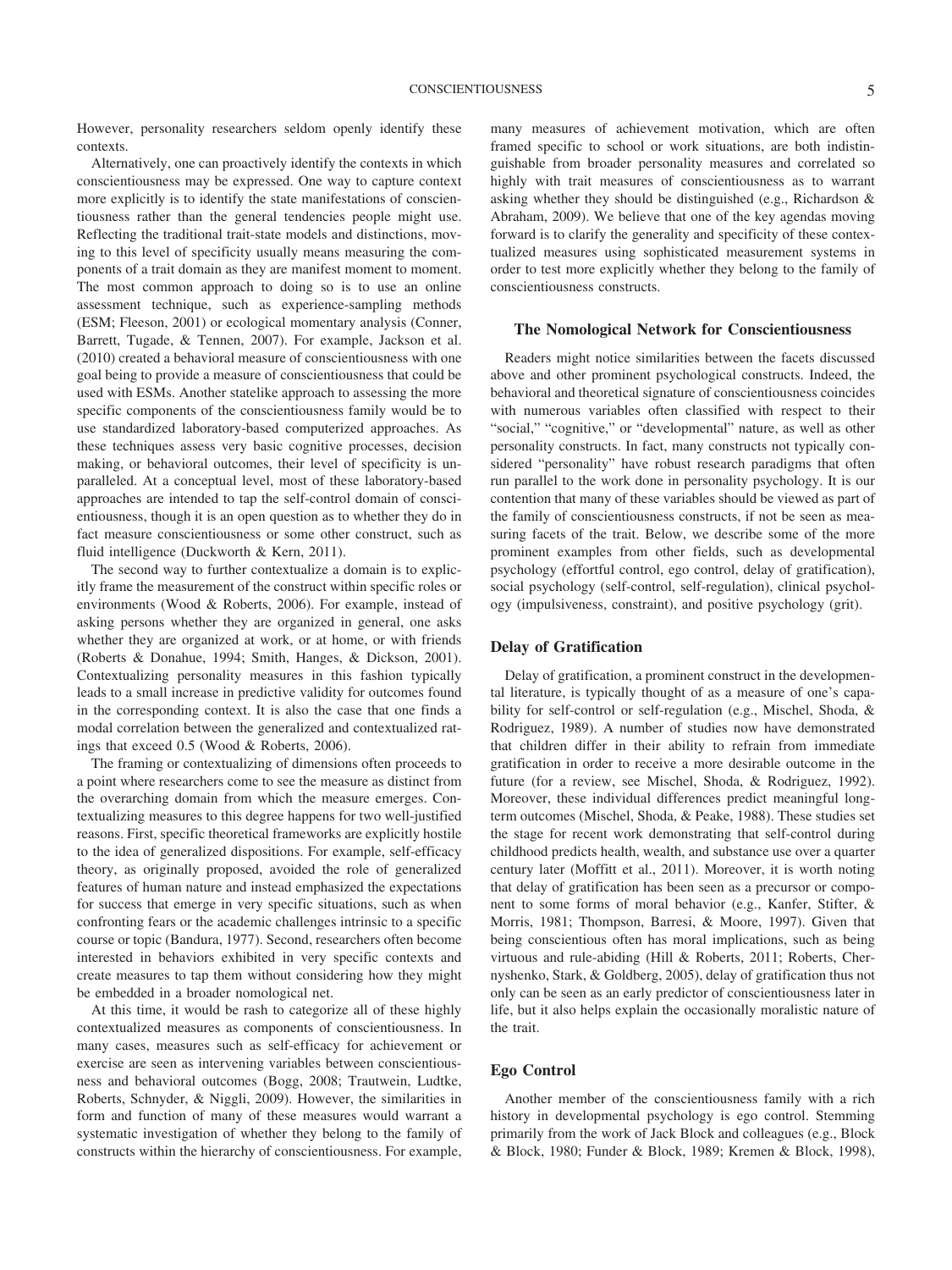*ego control* refers to one's ability to inhibit impulses and delay gratification across different domains, marking a clear connection to the conscientiousness facet of self-control. Indeed, multiple studies have noted significant correlations between ego control and conscientiousness in both children (Huey & Weisz, 1997; Robins, John, Caspi, Moffitt, & Stouthamer-Loeber, 1996) and adults (e.g., Gramzow et al., 2004; Letzring, Block, & Funder, 2005). When considering the items from one self-report ego control scale (Letzring et al., 2005), one also can see clear parallels with conscientiousness beyond just the self-control facet. For instance, individuals with less ego control respond positively to items such as "I can remember 'playing sick' to get out of something" (industriousness) and "At times, I am tempted to do or say something that others would think inappropriate" (conventionality), but negatively to items like "I am steady and planful rather than unpredictable and impulsive" (orderliness and self-control) and "I do not let too many things get in the way of my work" (industriousness). Given these clear connections, conscientiousness researchers may wish to borrow from the ego control literature in order to help present a more nuanced developmental portrayal of the trait. For instance, ego control has been conceptualized less as a trait and more as an ability that one can turn on and off as needed (see, e.g., Block & Block, 1980). This proposal may prove an interesting avenue for future work on conscientiousness, given that being overly hardworking or orderly may prove maladaptive in certain contexts (see Shanahan, Hill, Roberts, Eccles, & Friedman, 2013).

#### **Effortful Control**

Researchers have suggested that effortful control comprises an integral part of self-regulation (Carver, Johnson, & Joormann, 2008), and thus clearly has relevance to the discussion of conscientiousness. Work on *effortful control* comes largely from temperament literatures and refers to the ability to inhibit prepotent responses (e.g., Kochanska, Murray, & Harlan, 2000), and the construct has demonstrated longitudinal stability during the childhood years (e.g., Kochanska, Murray, & Coy, 1997; K. T. Murray & Kochanska, 2002). Given that impulse control is a reliable indicator of conscientiousness, it is unsurprising that effortful control measures have demonstrated consistently positive relationships with the trait (e.g., Evans & Rothbart, 2007; MacDonald, 2008). Indeed, effortful control has been thought of as a developmental predecessor to conscientiousness (Ahadi & Rothbart, 1994; Rothbart, Ahadi, & Evans, 2000), and thus clearly belongs to the nomological network of constructs for the trait.

#### **Self-Control**

One of the more obvious connections comes with respect to *self-control*, which has been defined as "the capacity for altering one's own responses, especially to bring them into line with standards such as ideals, values, morals, and social expectations, and to support the pursuit of long-term goals" (Baumeister, Vohs, & Tice, 2007, p. 351). Being categorized as a "self" variable, self-control is often studied independently of the Big Five and conscientiousness, as variables categorized in the self and identity literature tend not to carry the connotations of personality traits. That said, the definition is strikingly similar to the one used to define conscientiousness as is also the set of items used to assess self-control (Tangney, Baumeister, & Boone, 2004).

As noted above, personality psychologists often have defined self-control as a primary facet of conscientiousness, using a similar definition of the trait. Furthermore, the definition of self-control given above includes content considerably outside of the selfcontrol facet of conscientiousness that overlaps quite strongly with the remaining facets. For example, the focus on values, morals, and social norms is more synonymous with the conventionality facet of conscientiousness. The link to facets other than selfcontrol becomes even clearer when evaluating questionnaires that assess self-control. For example, one prominent measure (Tangney et al., 2004) includes several items viewed as "classic" indicators of conscientiousness, such as "I am lazy," "I am reliable," and "I am always on time." In fact, it is perhaps noteworthy that these are typically used to assess facets of conscientiousness such as industriousness, responsibility, and punctuality. Therefore, as it is typically conceived and measured, self-control should be viewed as lying within the domain of conscientiousness.

#### **Self-Regulation**

Work on self-regulation can be organized into two broad subfields of emotional and behavioral self-regulation. Emotion selfregulation appears to be more strongly related to the personality trait of neuroticism than conscientiousness. In contrast, behavioral self-regulation represents an extremely similar construct to selfcontrol, and thus conscientiousness. Indeed, effective behavioral self-regulation entails being able to control one's thoughts, feelings, and behaviors in an effort to act in goal-directed ways (e.g., Hoyle, 2010), which appears quite strongly linked to both selfcontrol and industriousness. The self-regulation literature has frequently emphasized its link to the construct of goal setting (e.g., Carver & Scheier, 1998). For example, research has noted the importance both of pursuing personal goals and giving up on unattainable goals for adaptive self-regulation (Wrosch, Scheier, Carver, & Schulz, 2003; Wrosch, Scheier, Miller, Schulz, & Carver, 2003). Accordingly, self-regulation is a construct that appears to combine the self-control and achievement-striving aspects of conscientiousness. However, it should be pointed out that most research on self-regulation focuses on the state level of the sociogenomic model. How self-regulation exists and works as a trait has not received an equivalent amount of attention.

#### **Impulsivity**

The placement of impulsivity, or its converse, impulse control, in the Big Five and other trait taxonomies has long been a vexing issue for two reasons. First, researchers have called many scales with different meanings "impulsivity." For example, originally, H. J. Eysenck (1958) included impulsivity within extraversion, but then over time carved it into its own dimension (S. B. G. Eysenck, Pearson, Easting, & Allsopp, 1985). Conceptual systems related to Eysenck's model, such as Zuckerman's work on sensation seeking (Zuckerman, Eysenck, & Eysenck, 1978), also places impulsivity close to extraversion (see also Revelle, 1997; Rocklin & Revelle, 1981). Alternatively, others have placed impulsivity in the domain of neuroticism because of an emphasis on the control of anxiety (e.g., Costa & McCrae, 1992; Goldberg et al., 2006). Of course, others have argued for impulsivity being mostly located in conscientiousness (Roberts et al., 2005).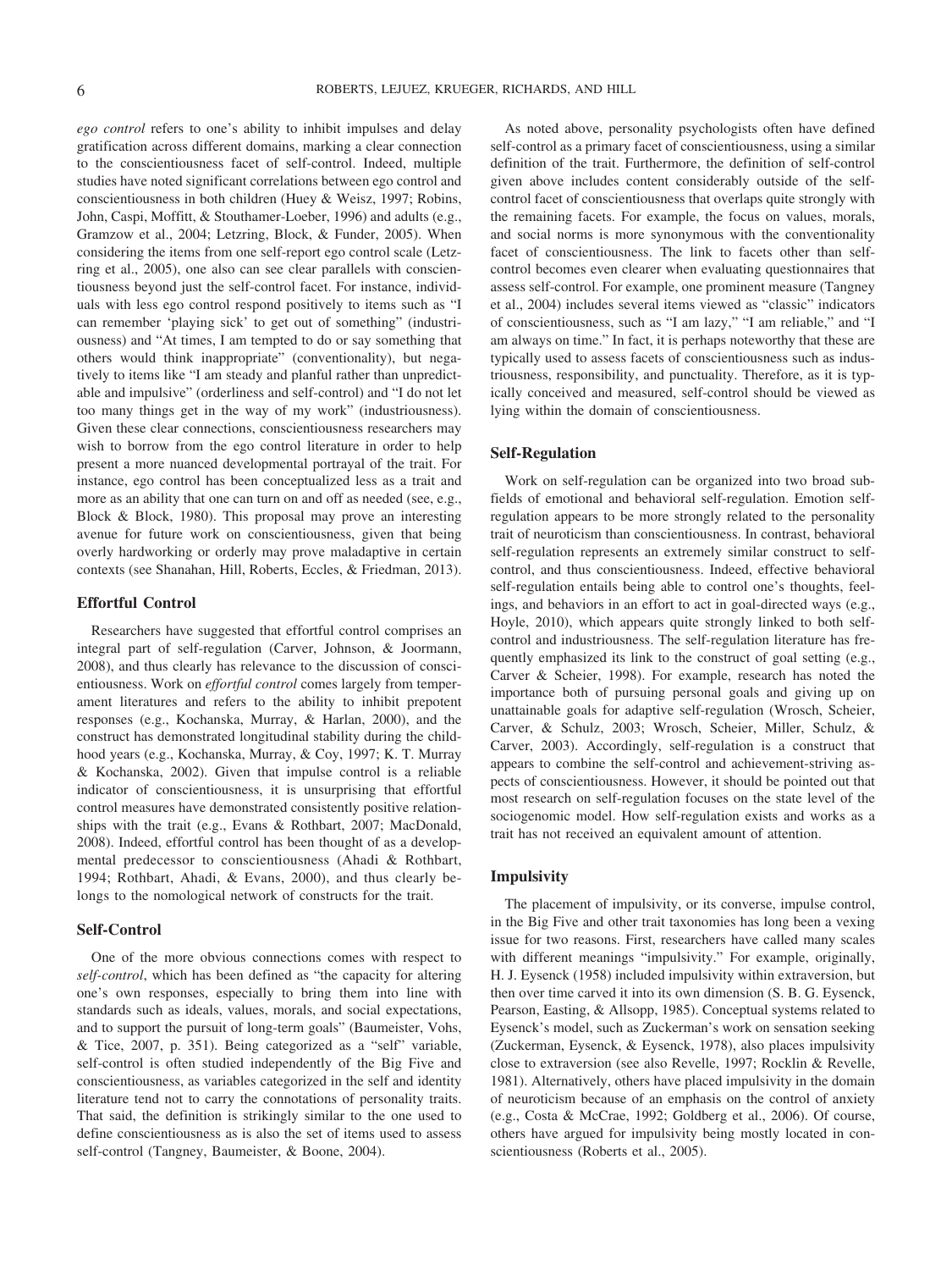The location of impulsivity is further complicated by a second issue, which is the multidimensional nature of the construct. Taken at face value, "impulse control" is, at the very least, two constructs: some form of impulse combined with the ability to control that impulse. We believe that much of the conceptual confusion surrounding the definition of impulsivity and impulse control derives from the fact that impulses can come in many forms—sex, food, drugs, alcohol, emotions, and even shopping. The control side appears to be less complex, having to do with the control of these impulses. That said, it is unclear whether the control of sexual urges is the same construct as the ability to control one's urge to overeat. Unfortunately, most past work on impulsivity and impulse control has failed to take seriously the variety of impulses that can be combined with control; thus, most of the measures of impulsivity, impulse control, and even self-control hopelessly conflate the impulse and control aspect of this multidimensional domain.

The lack of specificity and multidimensionality of impulsivity is one potential reason why measures of impulsivity end up aligning with many different combinations of the Big Five. And yet, when considering the few efforts that take the multidimensionality of the domain seriously, the clear connection of impulsivity to conscientiousness comes through. For instance, Whiteside and Lynam (2001) found that extant impulsivity questionnaires generally involve four facets: sensation seeking, felt urgency, as well as the lack of premeditation and perseverance. These last two components fall squarely within the domain of conscientiousness. Indeed, one study found that both self-reported conscientiousness and peer ratings of conscientiousness correlate negatively with impulsivity, with the strongest correlation, not surprisingly, evidenced with respect to the facet of self-control (Edmonds, Bogg, & Roberts, 2009). Therefore, impulsivity (or at least some of its subcomponents) seems to locate within the conscientiousness network, although perhaps not as fully as the constructs discussed above.

#### **Constraint**

On the opposite end from impulsivity comes the construct of constraint. Temperament researchers have defined constraint as individual differences in the tendency toward planfulness and a focus on the future rather than toward risk taking and recklessness (Clark & Watson, 2008; Watson & Clark, 1993). In other words, constraint reflects at least two primary conscientiousness facets, namely, self-control and conventionality (see Roberts et al., 2005). The most popular instrument for assessing constraint from a personality perspective is the Multidimensional Personality Questionnaire (Tellegen & Waller, 2008). Work using this scale has confirmed the fact that constraint primarily reflects conscientious dispositions. For example, one study found that constraint scores correlated at a magnitude greater than .5 with overall conscientiousness and demonstrated medium to strong correlations with all six conscientiousness facets under study (Gaughan, Miller, Pryor, & Lynam, 2009). Therefore, temperament researchers can view constraint as having a clear parallel in the construct of conscientiousness, especially when one considers the full complement of underlying facets that make up the spectrum of conscientiousness.

#### **Grit**

Grit has been defined as "perseverance and passion for longterm goals" (Duckworth, Peterson, Matthews, & Kelly, 2007) and appears to predict achievement in academic domains (Duckworth et al., 2007; Duckworth & Quinn, 2009). Given again that conscientious individuals tend to strive more toward goals and achievements, it is unsurprising that there also is an extremely high correlation between grit and conscientiousness  $(r = .77;$  Duckworth & Quinn, 2009). Although Duckworth and Quinn found some evidence that grit uniquely predicted educational attainment when controlling for the Big Five trait, clearly there are both theoretical and empirical grounds for considering grit as at least a subcomponent of conscientiousness, if not a direct measure of the broader domain.

Although the literature on the constructs above often developed largely without much mention of conscientiousness, clearly each shares core elements with facets of the trait. In this respect, one benefit of detailing the facet level of conscientiousness is that it allows greater opportunities to connect to other, highly relevant literatures. Moreover, as noted above, another benefit of identifying the lower order structure is that it allows us to see how conscientiousness plays out within specific contexts.

#### **Methods for Assessing Conscientiousness**

The methods for assessing the family of conscientiousnessrelated constructs are limited only by the imagination of the researchers focusing on the task. The most common approach to measure conscientiousness is through the use of self-report. In addition, self-reports can be complemented with observer ratings made by knowledgeable friends and family members (Vazire, 2006). Alternatively, researchers can use more "objective" indices, such as experimentally derived measures, or even venture to assess constructs with implicit approaches that are thought to be less susceptible to biases. We review each of these approaches below.

#### **Self-Report Measures**

Self-reports of conscientiousness constructs vary in their own way depending on the level of analysis with which researchers approach the task. The most common approach is to use global personality trait self-report ratings. Researchers often make three problematic assumptions about self-report measures. First, many people assume that personality trait ratings reflect frequency estimates of specific behaviors. In actuality, most personality inventory measures of conscientiousness encompass a mix of items tapping behaviors, feelings, and thoughts. Moreover, the items are often heuristic in nature (e.g., "I believe people should be punctual"). What can be said about broad personality inventory ratings is that they either explicitly or implicitly ask for global, stable, internal attributions (Goldberg, 1978). These global attributions are presumed to tap what researchers really want, which is evidence for a coherent pattern of thoughts, feelings, and behaviors that can be observed over many situations and over a long period of time.

Second, another common misunderstanding is how self-report items are selected for global personality scales. Some researchers mistakenly believe that items are selected for high test–retest reliability. In actuality, items are typically evaluated for internal consistency only. Presumably, the test–retest reliability of the scales is typically a by-product of asking for general, global, internal attributions.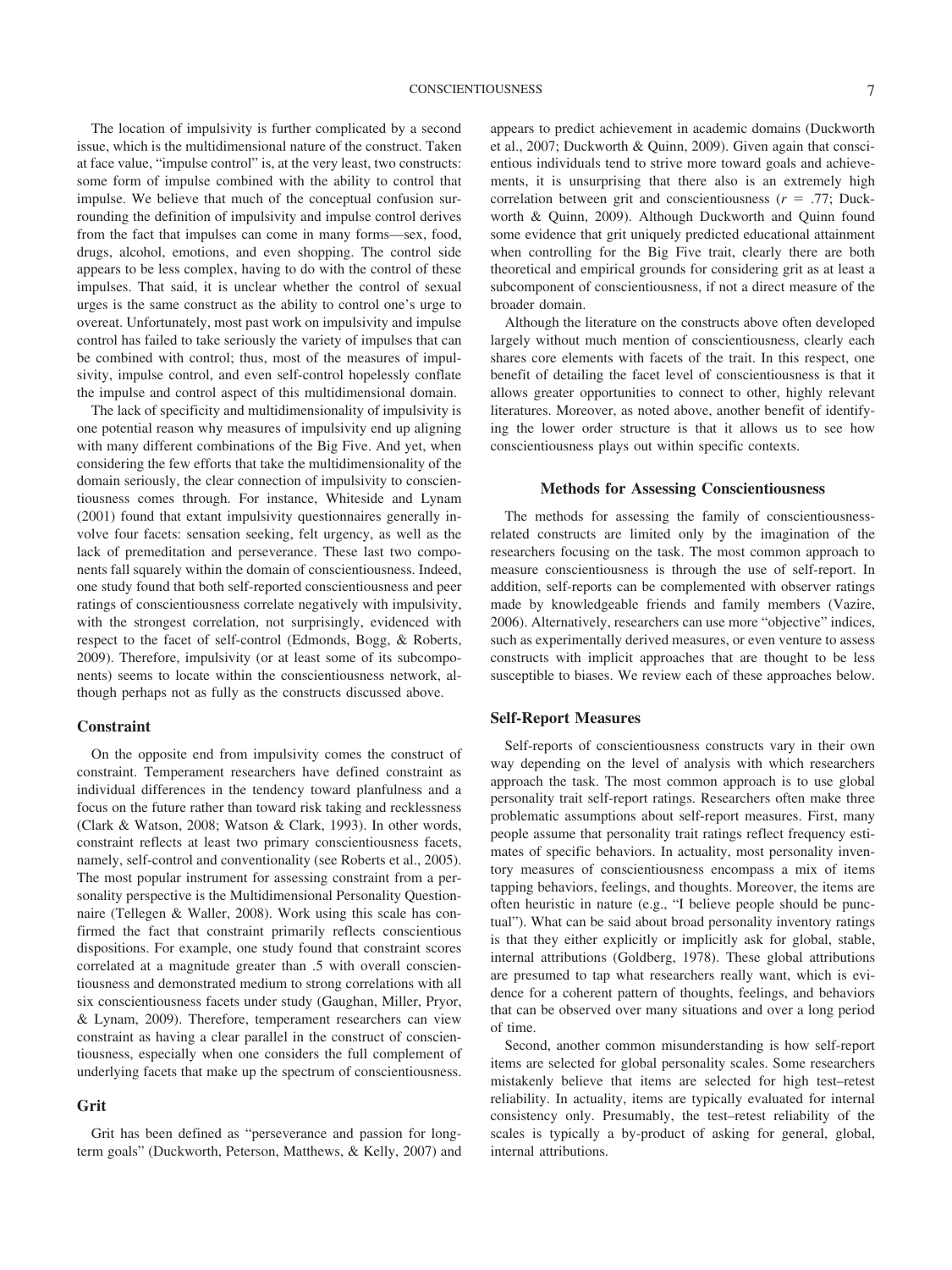Third, the final myth perpetrated on self-report personality assessments is that they lack validity (Lewis, 2001; Morgeson et al., 2007). The truth is far less dramatic and potentially much more interesting. Self-reports of personality are no different than any other technique or method of assessment, at least in terms of their level of validity (Roberts et al., 2007). The average validities in psychology of single variables predicting single outcomes typically ranges between .1 and .4 on a correlational metric (Meyer et al., 2001). Self-reports of personality traits are no different. Moreover, given the fact that they are only an approximation of what researchers really want to measure, it is rather impressive that they predict so many outcomes so well and so economically. Self-report personality measures have been used to predict mortality, wealth, criminality, disease progression, divorce, relationship functioning, as well as numerous indicators of well-being and psychopathology (Ozer & Benet-Martinez, 2006). Self-reports definitely benefit from being supplemented with other methods (e.g., reports from knowledgeable observers; Connelly & Hülsherger, 2012), but as a stand-alone approach to assessing personality, they deserve no more ire than any other other approach used in isolation.

#### **Implicit Measures**

A fourth viable alternative to self- or observer reports is to measure conscientiousness with implicit measures. Historically, implicit measures relied on projective tests, such as the Thematic Apperception Test or picture-story exercise (Schultheiss & Pang, 2007). As there are no functionally equivalent projective tests of conscientiousness, there appears to be little or no evidence for this type of approach. However, newer implicit assessment approaches, such as the Implicit Association Test, have been applied to the assessment of conscientiousness (Vianello, Robusto, & Anselmi, 2010). This literature appears to suggest that implicit and explicit measures of conscientiousness are relatively uncorrelated and both predict examination performance prospectively. Thus, these two methods appear to capture unrelated, yet valid variance. One of the main methodological challenges going forward is to solve the riddle these findings pose, which is, are these two types of measures really tapping the same construct, and if so, why are they uncorrelated?

#### **Experimental or Behavioral Approaches**

Finally, one can use experimental approaches to assessing constructs from the conscientiousness family. Experimental measures of conscientiousness include measures that directly assess specific behaviors of interest using standardized laboratory-based computerized tasks. Recent evidence indicates these assessments can be organized into three broad domains: impulsive decision making, inattention, and disinhibition (de Wit, 2009; Reynolds, Penfold, & Patak, 2008). Measures of decision making generally involve the participant making choices between rewards that are delayed/ immediate or probabilistic/certain. Comparatively, measures of inattention do not involve the participant making choices, but rather evaluate the participant's ability to maintain alertness and receptivity for a particular set of stimuli or stimuli changes over time. Measures of disinhibition emphasize the ability to inhibit prepotent motor responses or unwanted behaviors. These three domains are uniquely sensitive to acute drug effects (see below).

Such findings illustrate the importance of a multidimensional conceptualization of these measures, similar to the factor structures identified with self-report measures of conscientiousness. Although not typically considered with measures of disinhibition, a related construct of distress intolerance also has an emerging history of behavioral assessment (Lejuez, Kahler, & Brown, 2003). These tasks are targeted at the assessment of one's ability to persist in goal-directed behavior in the context of emotional distress and can provide a model for considering the impact of in-the-moment emotional states on conscientiousness.

These experimental and behavioral measures of conscientiousness have several advantages over self-report measures for certain types of research questions. A strength of these measures is their suitability for repeated use in treatment studies and within-subjects designs (Dougherty, Mathias, Marsh, & Jagar, 2005), following appropriate methodological and/or statistical correction for learning effects and test–retest stability (e.g., using reliable change index or using alternate forms; Halperin, Sharma, Greenblatt, & Schwartz, 1991). These measures are sensitive to state-dependent change in behavior, including pharmacological, physiological, and environmental manipulation (Dougherty, Marsh-Richard, Hatzis, Nouvion, & Mathias, 2008; Swann, Dougherty, Pazzaglia, Pham, & Moeller, 2005). For example, behavioral measures reveal that administration of dopamine antagonists, alcohol and 3,4 methylene dioxymethamphetamine, uniquely affect facets of decision making, attention/vigilance, and disinhibition (Dougherty et al., 2008, 2005; Ramaekers & Kuypers, 2006) as does phase of illness in bipolar disorder (Swann, Pazzaglia, Nicholls, Dougherty, & Moeller, 2003).

Other advantages of using behavioral measures of conscientiousness include their appropriateness for use with young children and adolescents, and the availability of nonhuman animal models for many of the measures used with humans (Winstanley, Theobald, Dalley, Cardinal, & Robbins, 2006). Compared with selfreport measures, behavioral procedures do not require the capacity for abstraction during the assessment beyond the task itself. Therefore, young children who may have trouble accurately completing a self-report measure can still complete most behavioral measures. For this same reason (i.e., lack of need for abstraction), many of the behavioral measures used with humans have nonhuman animal counterpart procedures (see Richards, Mitchell, de Wit, & Seiden, 1997). This ability to extend research to nonhuman animal models allows researchers to more feasibly explore certain types of questions that may be difficult to address in human studies, for example, what are the specific neural mechanisms associated with a type of impulsive behavior or drug effects on that behavior?

There also are disadvantages to using laboratory behavioral measures of conscientiousness. Chief among these difficulties is that many behavioral measures of conscientiousness are adapted from neuropsychological assessments, and thus are sensitive to neurological damage. Therefore, these measures may not be valid indicators of conscientiousness among individuals with neurological problems or intellectual disability where what may look like issues related to conscientiousness are actually issues specific to the neurological damage that may be unrelated to conscientiousness (Willner, Bailey, Parry, & Dymond, 2010). Measures that rely on some level of learning, especially decision-making tasks, also may show a deficit for those with lower education and/or IQ for these reasons as opposed to conscientiousness (Buelow & Suhr,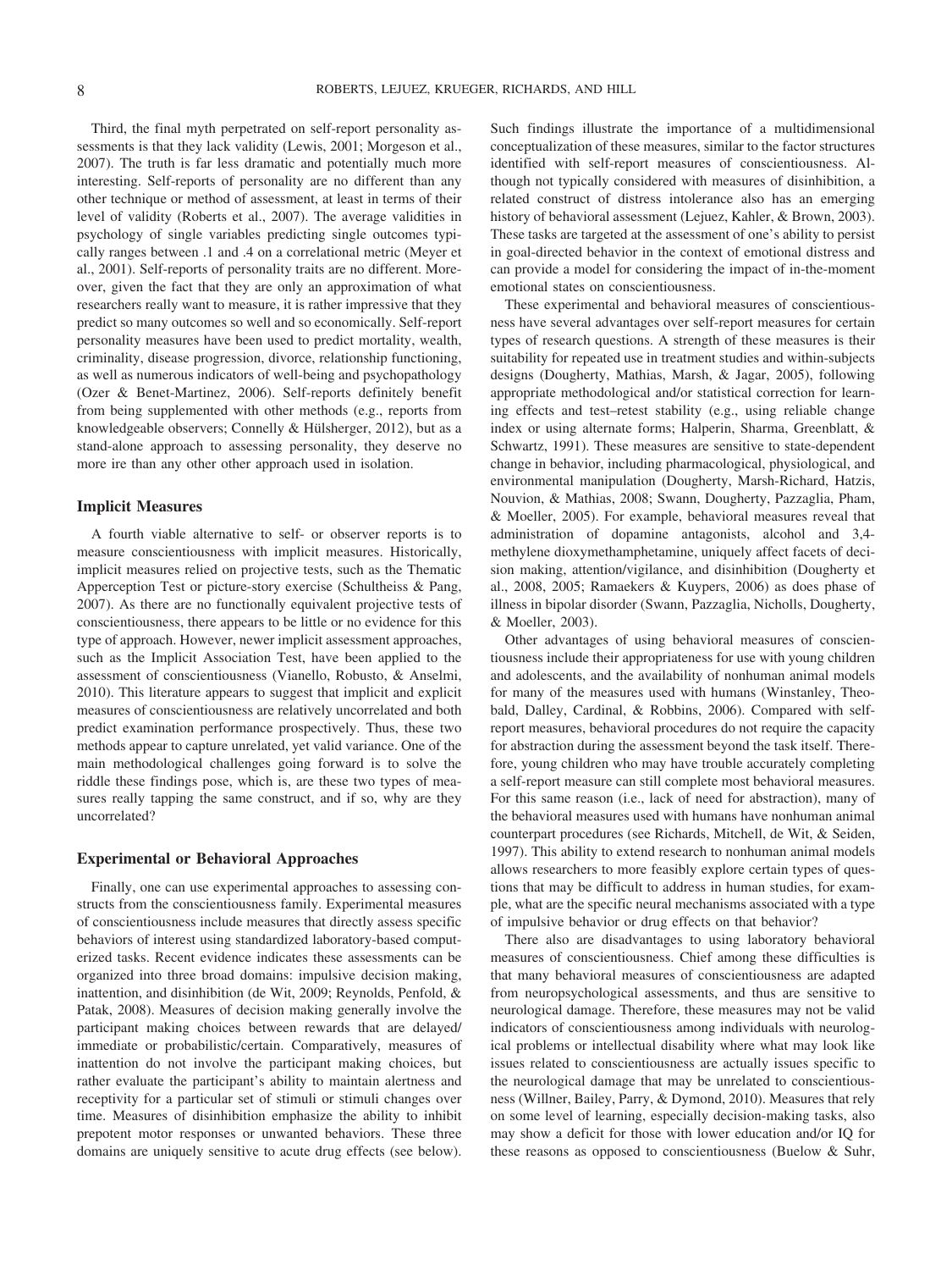2009). Also, these measures, though definitionally indistinguishable from conscientiousness, are correlated with self-report and observer ratings of conscientiousness at such a low level as to question whether they measure the same construct (Duckworth & Kern, 2011; Edmonds et al., 2009). Furthermore, because behavioral assessments are still in the early stages of development, there is relatively little information available regarding the validity/

#### **Observer Report Measures**

term outcomes.

Observer ratings, which are typically gathered from knowledgeable informants, such as friends, coworkers, and family members, constitute a viable and often overlooked method for assessing constructs such as conscientiousness (Vazire, 2006). Like selfreports, observer ratings tend to be internally consistent, with relatively high levels of interjudge agreement (John & Robins, 1993) and equally high test–retest reliabilities (Viswesvaran & Ones, 2000). Moreover, observer reports tend to demonstrate equivalent levels of predictive validity to self-reports (e.g., Connelly & Ones, 2010; Lodi-Smith et al., 2010; Vazire, 2010).

utility of these measures in predicting overt behaviors and long-

This is not to say that observer reports are interchangeable with self-reports. As demonstrated in the Self-Other Knowledge Asymmetry model (Vazire, 2010), observer reports tend to complement self-reports in very specific conditions. For certain types of attributes, self-reports tend to be more valid. This is especially the case for psychological features that are less visible to others. In contrast, when psychological features are highly evaluative, observer ratings tend to be more accurate. And, when a personality domain is both observable and not too evaluative, these two methods appear to be interchangeable (Vazire, 2010).

#### **ESMs**

A fifth technique that reflects a move down the hierarchy to more contextualized or specific measurements of psychological domains is an experience-sampling, or ecological momentary analysis approach (Conner et al., 2007). These methods are manifested by asking people to rate their behaviors, feelings, or thoughts in real time over a prespecified period of time that typically lasts for a few days to a few weeks. These approaches are excellent for assessing what people are actually thinking, feeling, or doing, and often are accorded more respect than global self-reports (Kahneman, Krueger, Schkade, Schwarz, & Stone, 2004). Although this positive appraisal may be warranted if one is only interested in a relatively thin slice of time and psychological functioning, it is problematic when one considers other levels of analysis in the personality hierarchy. Assessing an individual for a few days or weeks can hardly make it possible to gain the type of information necessary to infer a trait, for example. Furthermore, studies that have assessed constructs using ESM and global approaches typically find that they are modestly related (Jackson et al., 2010) and provide independent sources of validity (Wirtz, Kruger, Napa-Scollon, & Diener, 2003).

#### **Challenges and Future Directions**

Conscientiousness plays multiple roles in determining health, wealth, longevity, as well as happiness and psychological adjustment (Roberts et al., 2009). Given the importance of conscientiousness, it is imperative that research continues to clarify, enhance, and push forward our knowledge of this domain. In closing, we outline directions we believe research should take in the coming decade consistent with our review. We foresee four critical goals concerning (a) further enhancing our understanding of the domain of conscientiousness; (b) improving the measurement of conscientiousness; (c) reconciling the links between conscientiousness and motivation; and (d) identifying the developmental etiology of conscientiousness.

#### **Further Enhancing our Understanding of the Domain of Conscientiousness**

Some may believe that with the advent of the Big Five personality trait structure and the publication of numerous measures intended to measure each of these trait domains that the work has already been done identifying the key components of conscientiousness. We do not believe this to be the case. No existing omnibus personality inventory covers the broad array of dimensions that have been associated with the domain of conscientiousness (Roberts et al.,  $2005$ ).<sup>1</sup> The Big Five is an organizational taxonomy, delineating the broad domains of normal range personality variation. It is not a comprehensive account of all the narrow, facet-level traits within those domains. As our review showed, further work on delineating the entire family of traits contained in the domain of conscientiousness would be useful because these narrowband traits often carry predictive utility beyond the utility of the broad domain.

Three challenges await future research focusing on identifying the family of conscientiousness dimensions. First, basic work on the lower order structure needs to continue, largely to help clarify which constructs are core members of the conscientiousness family, which constructs are close relatives, and which constructs are unrelated. This type of basic science research is critical as clarifying the content domain of conscientiousness is necessary for the remaining agendas going forward. If we do not have a clear picture of the phenotype of conscientiousness and its constituent elements, then work on other issues, such as the development and/or physiology or genetic architecture of conscientiousness, will be undermined.

The basic work on the construct of conscientiousness should continue to assess adjectival, behavioral, attitudinal, and affective domains and preferably do so across major language families (Saucier, 2009). Also, this type of work must confront issues that have been ignored to date, such as by what standard do we judge something to belong to a family or domain of constructs? The classic multitrait– multimethod approach has limited value as there are only rules of thumb concerning what level of correlation is equitable to convergence. New theoretical and conceptual psychometric work along the lines of clarifying whether a construct belongs to a domain or not would be very helpful to the effort to determine just which constructs belong to family of conscientiousness-related traits.

The second challenge to the "what" question concerns the vertical integration of the domain. Just as identifying the broad content areas within conscientiousness is important, it is equally

<sup>&</sup>lt;sup>1</sup> Hill and Roberts (2011) have published a measure that assesses five of the replicable facets of conscientiousness itself.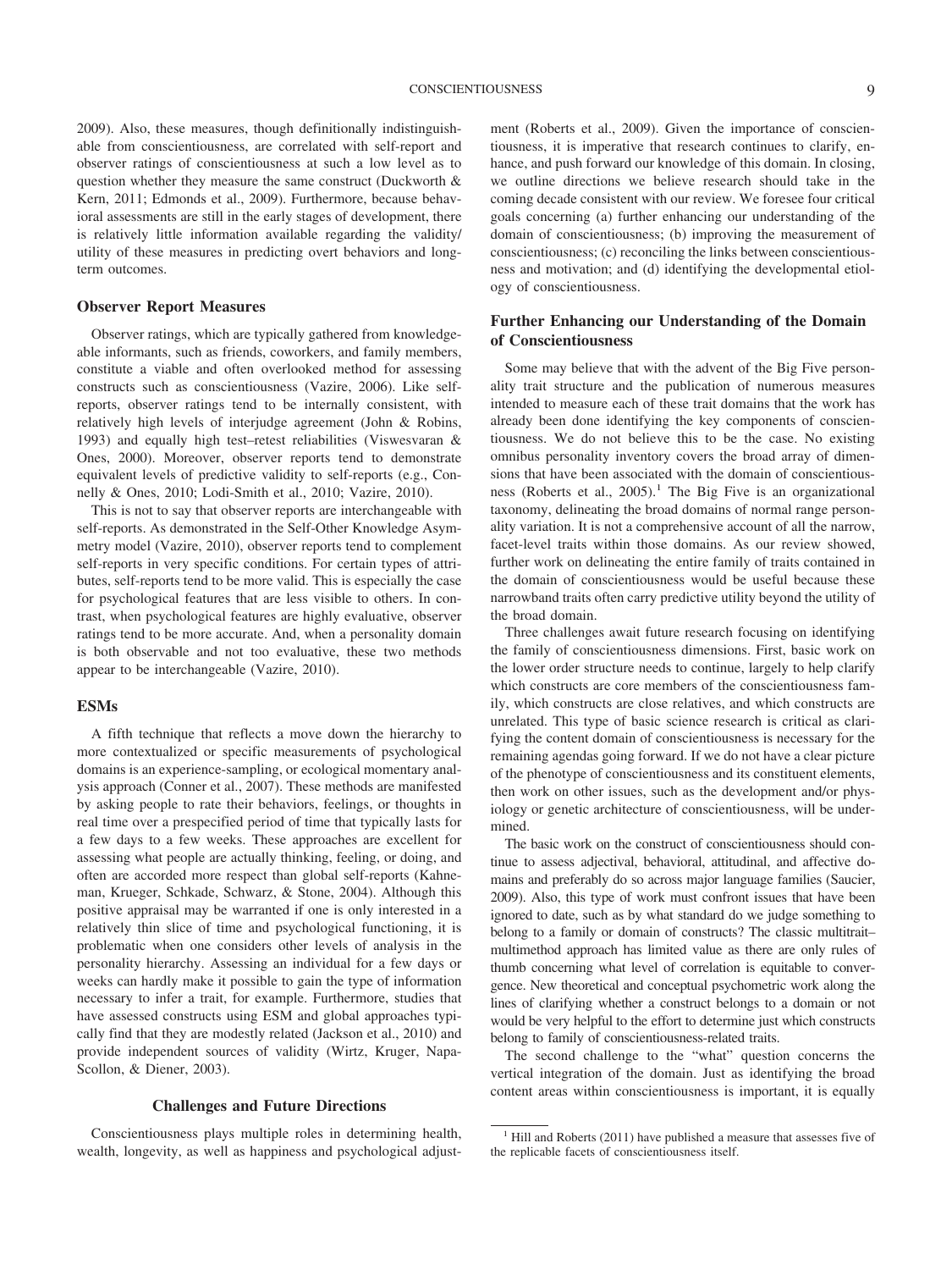important to examine the manifestations of these content domains at multiple levels of analysis. For example, responsibility felt toward one's parents or friends is the focus of adolescent research, as these very contextual feelings can be strongly related to many positive outcomes (Wood, Larsen, & Brown, 2009). However, the extent to which feelings of filial responsibility are linked to conscientiousness and may actually be a component of the trait family of conscientiousness remains unknown. It may be that the variance in filial responsibility linked to adolescent functioning is entirely attributable to the global domain of conscientiousness. Therefore, it would be prudent to garner a better understanding of the contexts that interface with conscientiousness and how they constrain expression of the domain.

The third challenge for the "what" question concerns multidimensionality versus unidimensionality, with special attention to impulse control. Impulse control is especially problematic because so many different measures have been described as measuring the domain (DeYoung, 2011). When considered in total, the domain of impulse control is clearly multidimensional because so many different constructs have been described as measuring the construct. In addition, many widely used measures of impulse control are themselves multidimensional (Whiteside & Lynam, 2001). To this end, it is important to get a better understanding of how constructs better thought of as a composite of several relatively unrelated constructs (e.g., a syndrome) rather than as a unitary dimension are and are not related to conscientiousness. As noted above, one place to start would be to disentangle the impulse side of the construct from the control side. This may bring greater clarity to important issues, such as the link between conscientiousness and clinical psychopathology.

#### **Improving the Measurement of Conscientiousness**

The second major area of focus for future research is how to measure dimensions related to the domain. To date, the methods used to assess conscientiousness-related constructs are problematically correlated with level of analysis and multidimensionality. That is, most self-report or observer approaches focus on broad, traitlike dimensions, and most experimental, behavioral approaches assess very contextualized aspects of conscientiousness. Given the distinct inconsistency in the correlations across these methods (Duckworth & Kern, 2011; Edmonds et al., 2009), it is imperative that more research focuses on trying to bridge the gap across these approaches. It would help if future research could identify behavioral measures that start with an understanding of the domain of conscientiousness, rather than starting with a tractable experimental method.

We like to refer to this dilemma as the *adult marshmallow task problem*. In the seminal work on children's delay of gratification, conscientiousness-related traits were assessed by tempting young children with marshmallows (Mischel et al., 1992). Children who gave in to the temptation to eat the marshmallows were deemed to be low on delay of gratification. The challenge for future research is to identify an equivalent to the marshmallow task that is just as compelling for adults. We doubt very much that the experimental approaches developed to date are in any way analogous to the marshmallow task. Not responding to a tone when asked (e.g., go, no-go) is hardly as emotionally compelling as refraining from eating a tempting marshmallow to a 5-year-old. It is clear that adults face many similar challenges to the marshmallow task in their day-to-day lives (e.g., not eating desert after dinner), but moving these types of dilemmas into the lab has proved challenging. Some work has begun on this front (Forstmeier, Drobetz, & Maercker, 2011), but like much previous research, the experimental tasks show strikingly small correlations with typical measures of conscientiousness. We hope that work continues on this front, as more objective indicators of conscientiousness would help to overcome trenchant criticisms of more subjective methods of assessing the construct.

#### **Reconciling the Relation Between Conscientiousness and Motivation**

One of the long-standing issues for the field of personality psychology is the divide, or lack thereof between traits and motives (Winter, John, Stewart, Klohnen, & Duncan, 1998). This issue is especially true for the trait of conscientiousness, as many researchers have referred to conscientiousness as a "motivational trait" (Roberts et al., 2009). Other models place motives at the core of the trait system, acting on feelings and behaviors (Funder, 1991), whereas other personality systems simply omit traits and claim that all behavior is generated by some as yet unidentified underlying motivation. The latter does nothing to help researchers, as it means there is no counterfactual to motives as explanations of behavior. Thus, it puts us right back where psychology started, with Freud, and circular ideas that could not be disproved. In contrast, a number of theoreticians draw a line between traits and motives and have argued that they are conceptually and empirically distinct (McAdams & Pals, 2006; Roberts & Wood, 2006; Winter et al., 1998). The lack of clarity on this issue can lead to confusion, as some researchers may believe they have measured both conscientiousness and motivation with a simple Big Five inventory. Conversely, many motivation researchers believe they have measured something distinct from the Big Five, but have mistakenly assessed a simple facet of conscientiousness without tapping anything motivational. For example, motivations have been proposed as mediators between conscientiousness and job performance (Barrick, Stewart, & Piotrowski, 2002), yet the measures of goal setting used in these studies assess stable, global, internal attributions of work style, not what a person wants or desires. Some serious thinking is due on the front of reconciling traits and motives.

The task of differentiating and/or integrating conscientiousness and motivation would be made easier if several issues were addressed directly. For example, there is no widely accepted taxonomy of motivation. Early work based on H. A. Murray's (1938) system of needs started with an extensive list of motivations, as there was, and still is, little clarity on how to measure motivation. The resulting efforts to measure Murray's needs appeared to be derailed by a quirk of assessment history in which the measures created to assess these motives inadvertently ended up measuring traits instead (Costa & McCrae, 1988). Early psychodynamic researchers honed in on three motives (power, achievement, and affiliation) with little or no attempt to argue that these are the only three worth studying. Another example is the recent work in self-determination theory, in which it has been argued that a limited set of universal motives (autonomy, competence, and relatedness) guide most behavior (Deci & Ryan, 2000). In addition,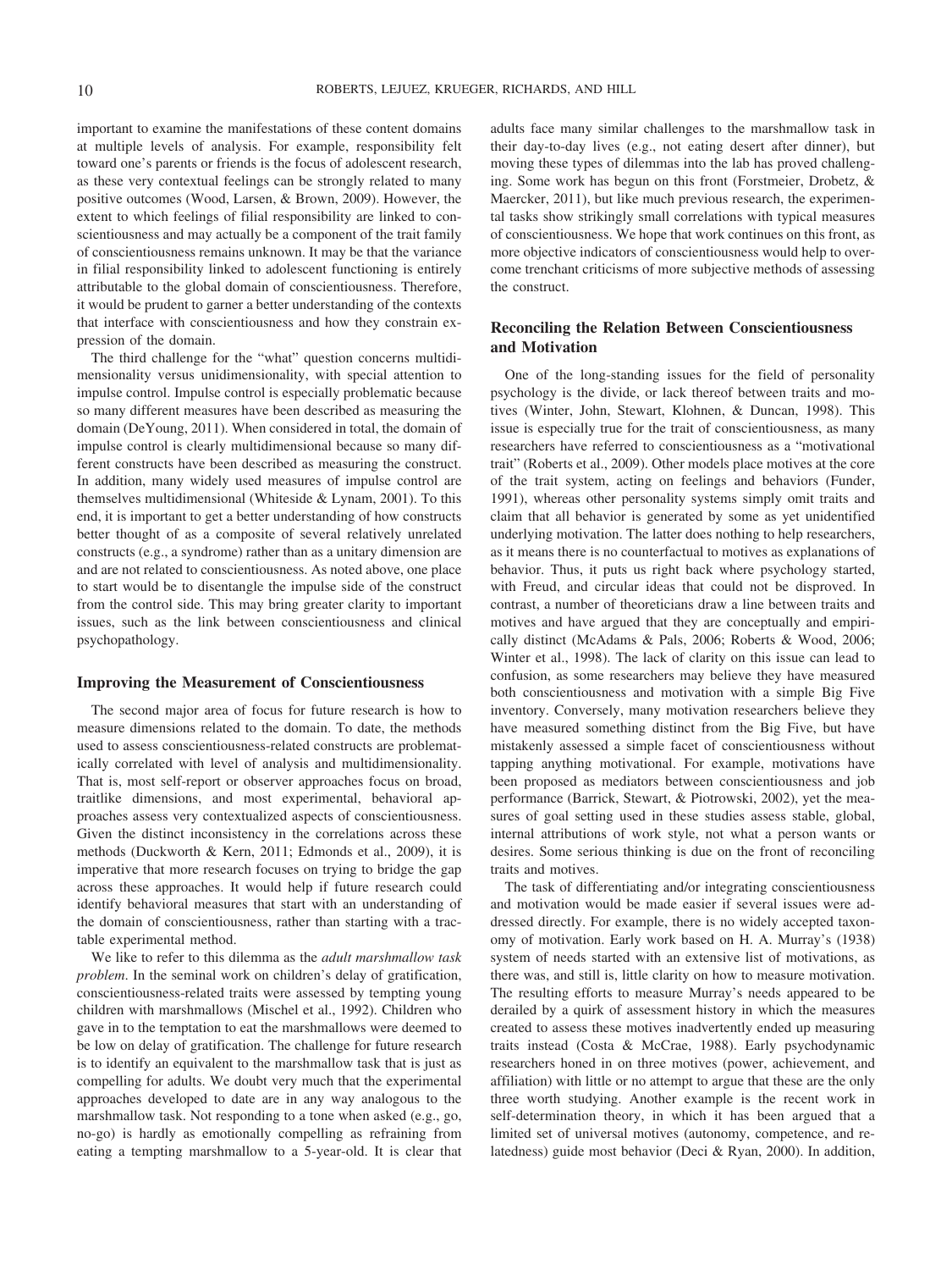there are many theories of motivation that focus on particular domains, such as achievement, work, or school (e.g., Eccles (Parsons), Adler, & Meece, 1984; Elliott & Church, 1997), and it is unclear where these overlap with broader systems. Finally, an even broader and more inclusive perspective on motivation would include constructs like interests and values (things people desire). Future research that attempts to bring clarity to this confusing array of constructs would need to also include these additional constructs.

Another challenge in reconciling the link between conscientiousness and motivation revolves around the methods used to assess motives. On one hand, some approaches to studying motivation are quite doctrinaire. Psychodynamic-inspired systems, for example, exclude self-reports entirely and typically rely on behaviors expressed in response to ambiguous stimuli (e.g., Schultheiss, 2008). Tying the definition of constructs so tightly to specific methods invites serious limits to any prospect of reconciling differing constructs that are measured in distinctly different ways. First, as noted above, convergence across measurement modalities is typically modest to begin with, so tying a concept to a specific method automatically hinders the ability to find convergence. Second, it creates problematic methodological confounds. For example, motivations from a psychodynamic perspective are often only accessible through interpreting behavior. Limiting motivation to behavior creates challenging identification problems. Motives would then be indistinguishable from personality traits as they both include behavior as part of their definition—though based on our definitions, personality traits include more. Moreover, limiting the operationalization of motivation to only behavior creates a problematic causal circularity (e.g., He talked, therefore, he was motivated to talk).

On the opposite end of the spectrum is the plurality of methods used by many researchers to assess motives. Researchers have used everything from ratings of goal importance; to effort expended in pursuit of goals; to semistructured projective tests; to typical thoughts, feelings, and behaviors—with the latter being problematically similar to how personality traits are assessed. This lack of clarity on how best to assess motives further complicates our ability to understand the interface between constructs, such as conscientiousness, and motivation. Hopefully, future research can clarify the methodological confounds that inhibit a clear exposition of the links between personality traits and motives.

#### **Identifying the Developmental Etiology of Conscientiousness**

Finally, research on the developmental etiology of conscientiousness would be especially important. Clearly, this would include research on genetic contributions to individual differences in conscientiousness. With new advances in behavior genetics and genotyping technology (McGue, 2011), it appears that much interesting research is near at hand, albeit there are also extraordinary challenges inherent in linking the multiplicity of measurable genomic difference with psychological individual differences (South & Krueger, 2013). Several ideas may enhance these more biologically focused efforts. Better knowledge of the physiological systems involved in conscientiousness may inform the hunt for genetic links. Rather than approaching the task atheoretically, research could focus more closely on physiological systems in-

volved in individual differences in conscientiousness. For example, research on the immune system and its links to loneliness has provided far more informative and replicable genetic information than hunting for the loneliness gene using candidate gene and genomewide association study approaches (Cole, 2008). Genes relevant to immune response have been identified, such that it has been possible to show how those genes are expressed differentially depending on whether people are lonely versus socially integrated (Cole, 2008). A similar approach with conscientiousness may be profitable. One possible area of interest would be to know whether the genes known to impact physical health are expressed differently in persons who are higher versus lower on conscientiousness.

There is also a need for more research examining the environmental constraints and facilitators of genetic effects. Research analogous to the work examining how parent– child relationships can affect the etiology of neuroticism (Krueger et al., 2008), focusing on the developmental environmental antecedents to conscientiousness, would be very informative. The latter idea highlights a glaring fact that needs further attention; very little is known about how someone arrives in adulthood possessing any form of conscientiousness. Well-informed longitudinal studies tracing the development of conscientiousness and its formative antecedents from childhood to adulthood would appear imperative. Combining these types of studies with a genetically informed research design would be ideal.

#### **Conclusion**

Further research on conscientiousness is warranted by the impressive predictive capability of the trait. Indeed, the fact that conscientious individuals fair better on several important life outcomes should motivate researchers toward advancing our understanding of the trait. To this point, a foundation has been laid with respect to what conscientiousness is and how we should measure it. However, the challenge now is to build on this foundation as well as to use it as a basis for investigating the developmental, physiological, and genetic character of conscientiousness. Put differently, now that we know what conscientiousness can do, we must progress toward a better understanding of what it is and where it comes from.

#### **References**

- Ahadi, S. A., & Rothbart, M. K. (1994). Temperament, development, and the Big Five. In C. F. Halverson, Jr., G. A. Kohnstamm, & R. P. Martin (Eds.), *The developing structure of temperament and personality from infancy to adulthood* (pp. 189 –207). Hillsdale, NJ: Erlbaum.
- Ashton, M. C., Lee, K., & Goldberg, L. R. (2004). A hierarchical analysis of 1,710 English personality-descriptive adjectives. *Journal of Personality and Social Psychology, 87,* 707–721. doi:10.1037/0022-3514.87.5 .707
- Bandura, A. (1977). Self-efficacy: Toward a unifying theory of behavioral change. *Psychological Review, 84,* 191–215. doi:10.1037/0033-295X.84 .2.191
- Bandura, A. (2012). On the functional properties of perceived self-efficacy revisited. *Journal of Management, 38,* 9 – 44. doi:10.1177/ 0149206311410606
- Barrick, M. R., Stewart, G. L., & Piotrowski, M. (2002). Personality and job performance: Test of mediating effects of motivation among sales representatives. *Journal of Applied Psychology, 87,* 43–51. doi:10.1037/ 0021-9010.87.1.43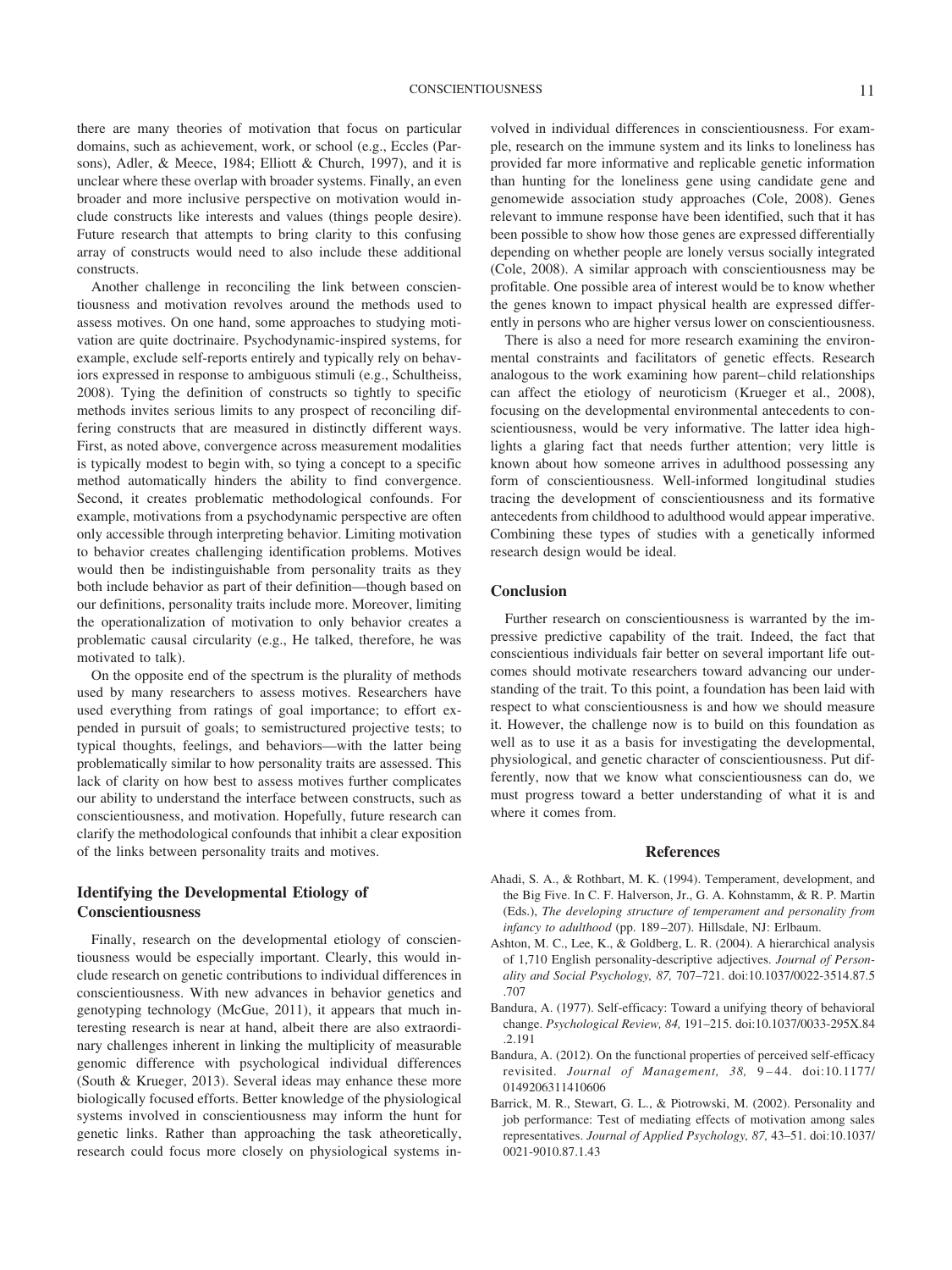- Baumeister, R. F., Vohs, K. D., & Tice, D. M. (2007). The strength model of self-control. *Current Directions in Psychological Science, 16,* 351– 355. doi:10.1111/j.1467-8721.2007.00534.x
- Block, J. H., & Block, J. (1980). The role of ego-control and ego-resiliency in the organization of behavior. In W. A. Collins (Ed.), *Development of cognition, affect, and social relations: The Minnesota symposia on child psychology* (Vol. 13, pp. 39 –101). Hillsdale, NJ: Erlbaum.
- Bogg, T. (2008). Conscientiousness, the transtheoretical model of change, and exercise: A neo-socioanalytic integration of trait and socialcognitive frameworks in the prediction of behavior. *Journal of Personality, 76,* 775– 802. doi:10.1111/j.1467-6494.2008.00504.x
- Bogg, T., & Roberts, B. W. (2004). Conscientiousness and health behaviors: A meta-analysis of the leading behavioral contributors to mortality. *Psychological Bulletin, 130,* 887–919. doi:10.1037/0033-2909.130.6 .887
- Buelow, M. T., & Suhr, J. A. (2009). Construct validity of the Iowa Gambling Task. *Neuropsychology Review, 19,* 102–114. doi:10.1007/ s11065-009-9083-4
- Carver, C. S., Johnson, S. L., & Joorman, J. (2008). Serotonergic function, two-mode models of self-regulation, and vulnerability to depression: What depression has in common with impulsive aggression. *Psychological Bulletin, 134,* 912–943. doi:10.1037/a0013740
- Carver, C. S., & Scheier, M. F. (1998). *On the self-regulation of behavior*. New York, NY: Cambridge University Press. doi:10.1017/ CBO9781139174794
- Caspi, A., & Silva, P. (1995). Temperamental qualities at age 3 predict personality traits in young adulthood: Longitudinal evidence from a birth cohort. *Child Development, 66,* 486 – 498. doi:10.2307/1131592
- Clark, L. A., & Watson, D. (2008). Temperament: An organizing paradigm for trait psychology. In R. W. R. O. P. John & L. A. Pervin (Ed.), *Handbook of personality psychology: Theory and research* (3rd ed., pp. 265–286). New York, NY: Guilford Press.
- Cole, S. W. (2008). Social regulation of leukocyte homeostasis: The role of glucocorticoid sensitivity. *Brain, Behavior, and Immunity, 22,* 1049 – 1055. doi:10.1016/j.bbi.2008.02.006
- Connelly, B. S., & Hülsheger, U. R. (2012). A narrower scope or a clearer lens for personality? Examining sources of observers' advantages over self-reports for predicting performance. *Journal of Personality, 80,* 603– 631.
- Connelly, B. S., & Ones, D. S. (2010). An other perspective on personality: Meta-analytic integration of observers' accuracy and predictive validity. *Psychological Bulletin, 136,* 1092–1122. doi:10.1037/a0021212
- Conner, T. S., Barrett, L. F., Tugade, M. M., & Tennen, H. (2007). Idiographic personality: The theory and practice of experience sampling. In R. Robins, R. C. Fraley, & R. F. Krueger (Eds.), *Handbook of research methods in personality psychology* (pp. 79 –96). New York, NY: Guildford Press.
- Costa, P. T., Jr., & McCrae, R. R. (1988). From catalog to classification: Murray's needs and the five-factor model. *Journal of Personality and Social Psychology, 55,* 258 –265. doi:10.1037/0022-3514.55.2.258
- Costa, P. T., Jr., & McCrae, R. R. (1992). Four ways five factors are basic. *Personality and Individual Differences, 13,* 653– 665. doi:10.1016/0191- 8869(92)90236-I
- Cramer, A. O. J., van der Sluis, S., Noordhof, A., Wichers, M., Geschwind, N., Aggen, S. H.,... Borsboom, D. (2012). Dimensions of normal personality as networks in search of equilibrium: You can't like parties if you don't like people. *European Journal of Personality, 26, 414 – 431*. doi:10.1002/per.1866
- Deal, J. E., Halverson, C. F. Jr., Havill, V., & Martin, R. P. (2005). Temperament factors as longitudinal predictors of young adult personality. *Merrill-Palmer Quarterly, 51,* 315–334. doi:10.1353/mpq.2005 .0015
- Deci, E. L., & Ryan, R. M. (2000). The "what" and "why" of goal pursuits: Human needs and the self-determination of behavior. *Psychological Inquiry, 11,* 227–268. doi:10.1207/S15327965PLI1104\_01
- De Raad, B., Barelds, D. P. H., Levert, E., Ostendorf, F., Mlačić, B., Di Blas, L.,... Katigbak, M. S. (2010). Only three factors of personality description are fully replicable across languages: A comparison of 14 trait taxonomies. *Journal of Personality and Social Psychology, 98,* 160 –173. doi:10.1037/a0017184
- De Raad, B., & Peabody, D. (2005). Cross-culturally recurrent personality factors: Analyses of three factors. *European Journal of Personality, 19,* 451– 474. doi:10.1002/per.550
- de Wit, H. (2009). Impulsivity as a determinant and consequence of drug use: A review of underlying processes. *Addiction Biology, 14,* 22–31. doi:10.1111/j.1369-1600.2008.00129.x
- DeYoung, C. G. (2011). Impulsivity as a personality trait. In K. D. Vohs & R. F. Baumeister (Eds.), *Handbook of self-regulation: Research, theory, and applications* (2nd ed., pp. 485–502). New York, NY: Guilford Press.
- DeYoung, C. G., Quilty, L. C., & Peterson, J. B. (2007). Between facets and domains: 10 aspects of the Big Five. *Journal of Personality and Social Psychology, 93,* 880 – 896. doi:10.1037/0022-3514.93.5.880
- Dougherty, D. M., Marsh-Richard, D. M., Hatzis, E. S., Nouvion, S. O., & Mathias, C. W. (2008). A test of alcohol dose effects on multiple behavioral measures of impulsivity. *Drug and Alcohol Dependence, 96,* 111–120. doi:10.1016/j.drugalcdep.2008.02.002
- Dougherty, D., Mathias, C., Marsh, D., & Jagar, A. (2005). Laboratory behavioral measures of impulsivity. *Behavior Research Methods, 37,* 82–90. doi:10.3758/BF03206401
- Duckworth, A. L., & Kern, M. L. (2011). A meta-analysis of the convergent validity of self-control measures. *Journal of Research in Personality, 45,* 259 –268. doi:10.1016/j.jrp.2011.02.004
- Duckworth, A. L., Peterson, C., Matthews, M. D., & Kelly, D. R. (2007). Grit: Perseverance and passion for long-term goals. *Journal of Personality and Social Psychology, 92,* 1087–1101. doi:10.1037/0022-3514.92 .6.1087
- Duckworth, A. L., & Quinn, P. D. (2009). Development and validation of the Short Grit Scale (Grit-S). *Journal of Personality Assessment, 91,* 166 –174. doi:10.1080/00223890802634290
- Dudley, N. M., Orvis, K. A., Lebiecki, J. E., & Cortina, J. M. (2006). A meta-analytic investigation of conscientiousness in the prediction of job performance: Examining the intercorrelations and the incremental validity of narrow traits. *Journal of Applied Psychology, 91, 40-57*. doi:10.1037/0021-9010.91.1.40
- Eccles (Parsons), J., Alder, T., & Meece, J. L. (1984). Sex differences in achievement: A test of alternate theories. *Journal of Personality and Social Psychology, 46,* 26 – 43. doi:10.1037/0022-3514.46.1.26
- Edmonds, G. E., Bogg, T., & Roberts, B. W. (2009). Are personality and behavioral measures of impulse control convergent or distinct predictors of health behaviors? *Journal of Research in Personality, 43,* 806 – 814. doi:10.1016/j.jrp.2009.06.006
- Eisenberg, N., Duckworth, A. L., Spinrad, T. L., & Valiente, C. (2013). Conscientiousness: Origins in childhood? *Developmental Psychology, 49,* XXX–XXX. doi:10.1037/a0030977
- Elliot, A. J., & Church, M. A. (1997). A hierarchical model of approach and avoidance achievement motivation. *Journal of Personality and Social Psychology, 72,* 218 –232. doi:10.1037/0022-3514.72.1.218
- Evans, D. E., & Rothbart, M. K. (2007). Developing a model for adult temperament. *Journal of Research in Personality, 41, 868-888. doi:* 10.1016/j.jrp.2006.11.002
- Eysenck, H. J. (1958). A short questionnaire for the measurement of two dimensions of personality. *Journal of Applied Psychology, 42,* 14 –17. doi:10.1037/h0041738
- Eysenck, S. B. G., Pearson, P. R., Easting, G., & Allsopp, J. F. (1985). Age norms for impulsiveness, venturesomeness and empathy in adults. *Per-*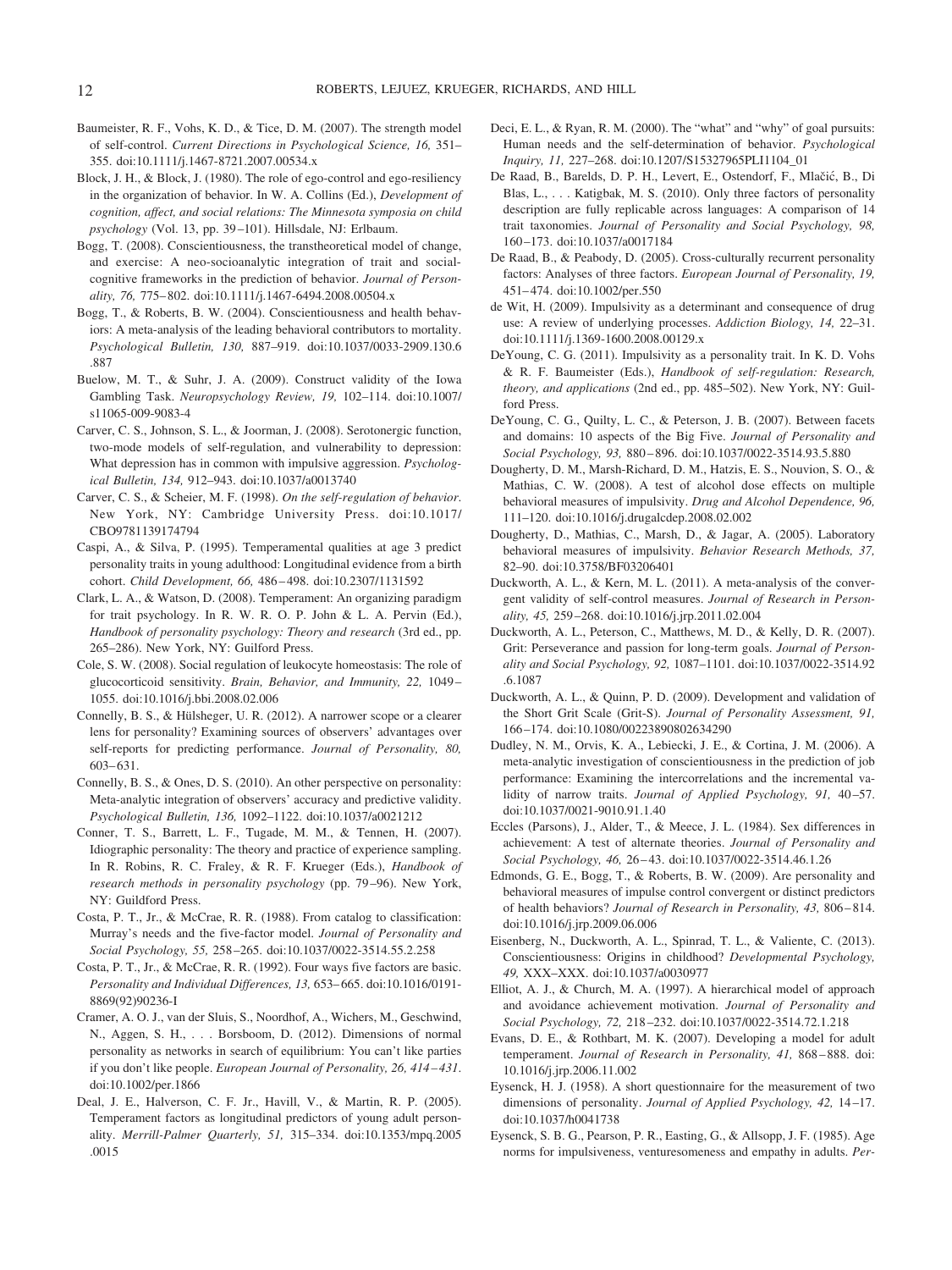*sonality and Individual Differences, 6,* 613– 619. doi:10.1016/0191- 8869(85)90011-X

- Fleeson, W. (2001). Toward a structure- and process-integrated view of personality: Traits as density distributions of states. *Journal of Personality and Social Psychology, 80,* 1011–1027. doi:10.1037/0022-3514.80 .6.1011
- Forstmeier, S., Drobetz, R., & Maercker, A. (2011). The delay of gratification test for adults: Validating a behavioral measure of self-motivation in a sample of older people. *Motivation and Emotion, 35,* 118 –134. doi:10.1007/s11031-011-9213-1
- Funder, D. C. (1991). Global traits: A neo-Allportian approach to personality. *Psychological Science, 2,* 31–39. doi:10.1111/j.1467-9280.1991 .tb00093.x
- Funder, D. C., & Block, J. (1989). The role of ego-control, ego-resiliency, and IQ in delay of gratification in adolescence. *Journal of Personality and Social Psychology, 57,* 1041–1050. doi:10.1037/0022-3514.52.2 .409
- Gaughan, E. T., Miller, J. D., Pryor, L. R., & Lynam, D. R. (2009). Comparing two alternative measures of general personality in the assessment of psychopathy: A test of the NEO PI-R and the MPQ. *Journal of Personality, 77,* 965–996. doi:10.1111/j.1467-6494.2009.00571.x
- Goldberg, L. R. (1978). Differential attribution of trait-descriptive terms to onself as compared to well-liked, neutral, and disliked others: A psychometric analysis. *Journal of Personality and Social Psychology, 36,* 1012–1028.
- Goldberg, L. R. (1993). The structure of phenotypic personality traits. *American Psychologist, 48,* 26 –34. doi:10.1037/0003-066X.48.1.26
- Goldberg, L. R., Johnson, J. A., Eber, H. W., Hogan, R., Ashton, M. C., Cloninger, C. R., & Gough, H. C. (2006). The International Personality Item Pool and the future of public-domain personality measures. *Journal of Research in Personality, 40,* 84 –96. doi:10.1016/j.jrp.2005.08.007
- Gramzow, R. H., Sedikides, C., Panter, A. T., Sathy, V., Harris, J., & Insko, C. A. (2004). Patterns of self-regulation and the big five. *European Journal of Personality, 18,* 367–385. doi:10.1002/per.513
- Halperin, J., Sharma, V., Greenblatt, E., & Schwartz, S. (1991). Assessment of the Continuous Performance Test: Reliability and validity in a nonreferred sample. *Psychological Assessment: A Journal of Consulting and Clinical Psychology, 3,* 603– 608. doi:10.1037/1040-3590.3.4.603
- Hampson, S. E., Goldberg, L. R., Vogt, T. M., & Dubanoski, J. P. (2007). Mechanisms by which childhood personality traits influence adult health status: Educational attainment and healthy behaviors. *Health Psychology, 26,* 121–125. doi:10.1037/0278-6133.26.1.121
- Harkness, A. R., Finn, J. A., McNulty, J. L., & Shields, S. M. (2012). The Personality Psychopathology–Five (PSY-5): Recent constructive replication and assessment literature review. *Psychological Assessment, 24,* 432– 443. doi:10.1037/a0025830
- Hill, P. L., & Roberts, B. W. (2011). The role of adherence in the relationship between conscientiousness and perceived health. *Health Psychology, 30, 797– 804*. doi:10.1037/a0023860
- Hoyle, R. H. (2010). Personality and self-regulation. In R. H. Hoyle (Ed.), *Handbook of personality and self-regulation (pp*. 1–18). Malden, MA: Wiley-Blackwell. doi:10.1002/9781444318111.ch1
- Huey, S. J., & Weisz, J. R. (1997). Ego control, ego resiliency, and the Five-Factor Model as predictors of behavioral and emotional problems in clinic-referred children and adolescents. *Journal of Abnormal Psychology, 106,* 404 – 415. doi:10.1037/0021-843X.106.3.404
- Jackson, J. J., Bogg, T., Walton, K., Wood, D., Harms, P. D., Lodi-Smith, J. L., . . . Roberts, B. W. (2009). Not all conscientiousness scales change alike: A multimethod, multisample study of age differences in the facets of conscientiousness. *Journal of Personality and Social Psychology, 96,* 446 – 459. doi:10.1037/a0014156
- Jackson, J. J., Hill, P. L., & Roberts, B. W. (2012). Misconceptions of traits continue to persist: A response to Bandura. *Journal of Management, 38,* 745–752. doi:10.1177/0149206312438775
- Jackson, J. J., Wood, D., Bogg, T., Walton, K. E., Harms, P. D., & Roberts, B. W. (2010). What do conscientious people do? Development and validation of the Behavioral Indicators of Conscientiousness (BIC). *Journal of Research in Personality, 44,* 501–511. doi:10.1016/j.jrp.2010 .06.005
- John, O. P., Naumann, L. P., & Soto, C. J. (2008). Paradigm shift to the integrative Big Five trait taxonomy: History, measurement, and conceptual issues. In O. P. John, R. W. Robins, & L. A. Pervin (Eds.), *Handbook of personality: Theory and research* (3rd ed., pp. 114 –158). New York, NY: Guilford Press.
- John, O. P., & Robins, R. W. (1993). Determinants of interjudge agreement on personality traits: The Big Five domains, observability, evaluativeness, and the unique perspective of the self. *Journal of Personality, 61,* 521–551. doi:10.1111/j.1467-6494.1993.tb00781.x
- Judge, T. A., Bono, J. E., Ilies, R., & Gerhardt, M. W. (2002). Personality and leadership: A qualitative and quantitative review. *Journal of Applied Psychology, 87,* 765–780. doi:10.1037/0021-9010.87.4.765
- Kahneman, D., Krueger, A. B., Schkade, D. A., Schwarz, N., & Stone, A. A. (2004). A survey method for characterizing daily life experience: The day reconstruction method. *Science, 306,* 1776 –1780. doi:10.1126/ science.1103572
- Kanfer, F. H., Stifter, E., & Morris, S. J. (1981). Self-control and altruism: Delay of gratification for another. *Child Development*, 52, 674-682. doi:10.2307/1129189
- Kendler, K. S., & Myers, J. (2010). The genetic and environmental relationship between major depression and the five-factor model of personality. *Psychological Medicine, 40,* 801– 806. doi:10.1017/ S0033291709991140
- Kern, M. L., & Friedman, H. S. (2008). Do conscientious individuals live longer? A quantitative review. *Health Psychology, 27,* 505–512. doi:10 .1037/0278-6133.27.5.505
- Kochanska, G., Murray, K., & Coy, K. C. (1997). Inhibitory control as a contributor to conscience in childhood: From toddler to early school age. *Child Development, 68,* 263–277. doi:10.2307/1131849
- Kochanska, G., Murray, K. T., & Harlan, E. T. (2000). Effortful control in early childhood: Continuity and change, antecedents, and implications for social development. *Developmental Psychology, 36,* 220 –232. doi: 10.1037/0012-1649.36.2.220
- Kremen, A. M., & Block, J. (1998). The roots of ego-control in young adulthood: Links with parenting in early childhood. *Journal of Personality and Social Psychology, 75,* 1062–1075. doi:10.1037/0022-3514.75 .4.1062
- Krueger, R. F., & Johnson, W. (2008). Behavioral genetics and personality: A new look at the integration of nature and nurture. In O. P. John, R. W. Robins, & L. A. Pervin (Eds.), *Handbook of personality: Theory and research* (3rd ed., pp. 287–310). New York, NY: Guilford Press.
- Krueger, R. F., & South, S. (2009). Externalizing disorders: Cluster 5 of the proposed meta-structure for DSM-V and ICD-11. *Psychological Medicine, 39,* 2061–2070. doi:10.1017/S0033291709990328
- Krueger, R. F., South, S., Johnson, W., & Iacono, W. (2008). The heritability of personality is not always 50%: Gene-environment interactions and correlations between personality and parenting. *Journal of Personality, 76,* 1485–1522. doi:10.1111/j.1467-6494.2008.00529.x
- Lejuez, C. W., Kahler, C. W., & Brown, R. A. (2003). A modified computer version of the Paced Auditory Serial Addition Task (PASAT) as a laboratory-based stressor. *The Behavior Therapist, 26,* 290 –293.
- Letzring, T. D., Block, J., & Funder, D. C. (2005). Ego-control and ego-resiliency: Generalization of self-report scales based on personality descriptions from acquaintances, clinicians, and the self. *Journal of Research in Personality, 39,* 395– 422. doi:10.1016/j.jrp.2004.06.003
- Lewis, M. (2001). Issues in the study of personality development. *Psychological Inquiry, 12,* 67– 83. doi:10.1207/S15327965PLI1202\_02
- Lodi-Smith, J. L., Jackson, J. J., Bogg, T., Walton, K., Wood, D., Harms, P. D., & Roberts, B. W. (2010). Mechanisms of health: Education and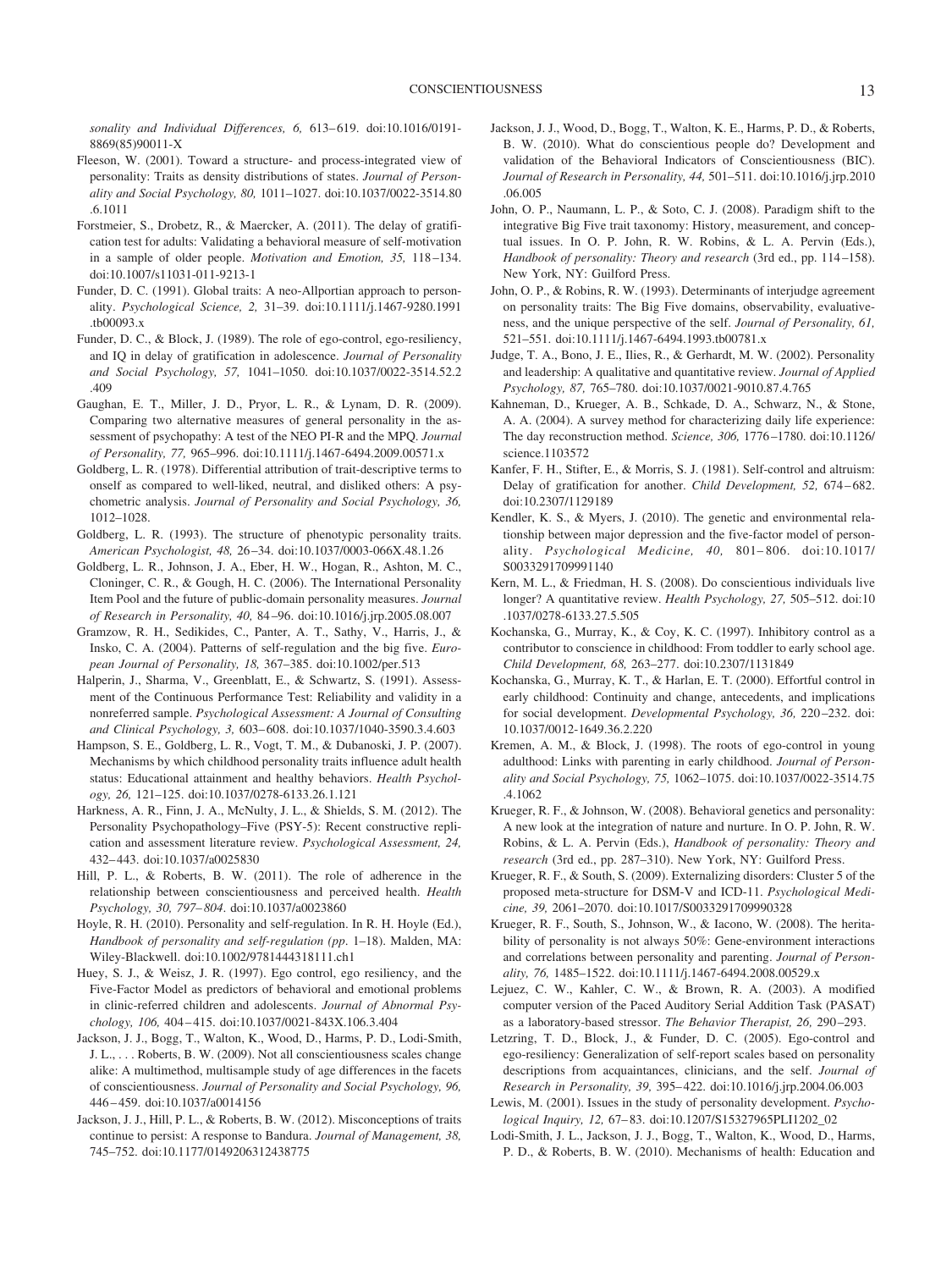health-related behaviors partially mediate the relationship between conscientiousness and self-reported physical health. *Psychology and Health, 25,* 305–319. doi:10.1080/08870440902736964

- MacCann, C., Duckworth, A. L., & Roberts, R. D. (2009). Empirical identification of the major facets of conscientiousness. *Learning and Individual Differences, 19,* 451– 458. doi:10.1016/j.lindif.2009.03.007
- MacDonald, K. B. (2008). Effortful control, explicit processing, and the regulation of human evolved predispositions. *Psychological Review, 115,* 1012–1031. doi:10.1037/a0013327
- McAdams, D. P., & Pals, J. L. (2006). A new big five: Fundamental principles for an integrative science of personality. *American Psychologist, 61,* 204 –217. doi:10.1037/0003-066X.61.3.204
- McCrae, R. R., & Costa, P. T., Jr. (2008). The five-factor theory of personality. In O. P. John, R. W. Robins, & L. A. Pervin (Eds.), *Handbook of personality: Theory and research* (pp. 159 –181). New York, NY: Guilford Press.
- McGue, M. (2010). The end of behavioral genetics? *Behavioral Genetics, 40,* 284 –296.
- Meyer, G. J., Finn, S. E., Eyde, L. D., Kay, G. G., Moreland, K. L., Dies, R. R., . . . Reed, G. M. (2001). Psychological testing and psychological assessment. *American Psychologist, 56,* 128 –165. doi:10.1037/0003- 066X.56.2.128
- Mischel, W., & Shoda, Y. (2008). Toward a unified theory of personality: Integrating dispositions and processing dynamics within the cognitiveaffective processing system. In O. P. John, R. W. Robins, & L. A. Pervin (Eds.), *Handbook of personality psychology: Theory and research* (3rd ed., pp. 208 –241). New York, NY: Guilford Press.
- Mischel, W., Shoda, Y., & Peake, P. K. (1988). The nature of adolescent competencies predicted by preschool delay of gratification. *Journal of Personality and Social Psychology, 54,* 687– 696. doi:10.1037/0022- 3514.54.4.687
- Mischel, W., Shoda, Y., & Rodriguez, M. L. (1989). Delay of gratification in children. *Science, 244,* 933–938. doi:10.1126/science.2658056
- Mischel, W., Shoda, Y., & Rodriguez, M. L. (1992). Delay of gratification in children. In G. Loewenstein & J. Elster (Eds.), *Choice over time* (pp. 147–164). New York, NY: Russell Sage Foundation.
- Moffitt, T. E., Arseneault, L., Belsky, D., Dickson, N., Hancox, R. J., Harrington, HReview of General Psychology. . .Review of General PsychologyCaspi, A. (2011). A gradient of childhood self-control predicts health, wealth, and public safety. *Proceedings of the National Academy of Sciences, 108,* 2693–2698.
- Morgeson, F. P., Campion, M. A., Dipboye, R. L., Hollenbeck, J. R., Murphy, K., & Schmitt, N. (2007). Reconsidering the use of personality tests in personnel selection contexts. *Personnnel Psychology, 60,* 683– 729. doi:10.1111/j.1744-6570.2007.00089.x
- Murray, H. A. (1938). *Explorations in personality*. New York, NY: Oxford University Press.
- Murray, K. T., & Kochanska, G. (2002). Effortful control: Factor structure and relation to externalizing and internalizing behaviors. *Journal of Abnormal Child Psychology, 30,* 503–514. doi:10.1023/A: 1019821031523
- Nesselroade, J. R. (1988). Some implications of the trait-state distinction for the study of development over the life span: The case of personality. In P. B. Baltes, D. L. Featherman, & R. M. Lerner (Eds.), *Life-span development and behavior* (Vol. *8,* pp. 163–189). Hillsdale, NJ: Lawrence Erlbaum Associates.
- Noftle, E. E., & Robins, R. W. (2007). Personality predictors of academic outcomes: Big five correlates of GPA and SAT scores. *Journal of Personality and Social Psychology, 93,* 116 –130. doi:10.1037/0022- 3514.93.1.116
- Ozer, D. J., & Benet-Martinez, V. (2006). Personality and the prediction of consequential outcomes. Annual Review of Psychology, 57, 401-421. doi:10.1146/annurev.psych.57.102904.190127
- Paunonen, S. V., & Ashton, M. C. (2001). Big Five factors and facets and the predictor of behavior. *Journal of Personality and Social Psychology, 81,* 524 –539. doi:10.1037/0022-3514.81.3.524
- Perugini, M., & Gallucci, M. (1997). A hierarchical faceted model of the Big Five. *European Journal of Personality, 11,* 279 –301. doi:10.1002/ (SICI)1099-0984(199711)11:4<279::AID-PER282>3.0.CO;2-F
- Ramaekers, J. G., & Kuypers, K. P. C. (2006). Acute effects of 3, 4-methylenedioxymethamphetamine (MDMA) on behavioral measures of impulsivity: Alone and in combination with alcohol. *Neuropsychopharmacology, 31,* 1048 –1055.
- Revelle, W. (1997). Extraversion and impulsivity: The lost dimension? In H. Nyborg (Ed.), *The scientific study of human nature: Tribute to Hans J. Eysenck at eighty* (pp. 189 –212). Amsterdam, the Netherlands: Pergamon/Elseiver Science.
- Reynolds, B., Penfold, R. B., & Patak, M. (2008). Dimensions of impulsive behavior in adolescents: Laboratory behavioral assessments. *Experimental and Clinical Psychopharmacology, 16,* 124 –131. doi:10.1037/1064- 1297.16.2.124
- Richards, J. B., Mitchell, S. H., de Wit, H., & Seiden, L. S. (1997). Determination of discount functions in rats with an adjusting amount procedure. *Journal of the Experimental Analysis of Behavior, 67,* 353– 366. doi:10.1901/jeab.1997.67-353
- Richardson, M., & Abraham, C. (2009). Conscientiousness and achievement motivation predict performance. *European Journal of Personality, 23,* 589 – 605. doi:10.1002/per.732
- Roberts, B. W. (2009). Back to the future: Personality and assessment and personality development. *Journal of Research in Personality, 43,* 137– 145. doi:10.1016/j.jrp.2008.12.015
- Roberts, B. W., & Bogg, T. (2004). A longitudinal study of the relationships between conscientiousness and the social-environmental factors and substance-use behaviors that influence health. *Journal of Personality, 72,* 325–354. doi:10.1111/j.0022-3506.2004.00264.x
- Roberts, B. W., Bogg, T., Walton, K., Chernyshenko, O., & Stark, S. (2004). A lexical approach to identifying the lower-order structure of conscientiousness. *Journal of Research in Personality, 38,* 164 –178. doi:10.1016/S0092-6566(03)00065-5
- Roberts, B. W., Chernyshenko, O., Stark, S., & Goldberg, L. (2005). The structure of conscientiousness: An empirical investigation based on seven major personality questionnaires. *Personnel Psychology, 58,* 103– 139. doi:10.1111/j.1744-6570.2005.00301.x
- Roberts, B. W., & Donahue, E. M. (1994). One personality, multiple selves: Integrating personality and social roles. *Journal of Personality, 62,* 199 –218. doi:10.1111/j.1467-6494.1994.tb00291.x
- Roberts, B. W., & Jackson, J. J. (2008). Sociogenomic personality psychology. *Journal of Personality, 76,* 1523–1544. doi:10.1111/j.1467- 6494.2008.00530.x
- Roberts, B. W., Jackson, J. J., Fayard, J. V., Edmonds, G., & Meints, J. (2009). Conscientiousness. In M. Leary & R. Hoyle (Eds.), *Handbook of individual differences in social behavior* (pp. 369 –381). New York, NY: Guilford Press.
- Roberts, B. W., Kuncel, N., Shiner, R. N., Caspi, A., & Goldberg, L. R. (2007). The power of personality: The comparative validity of personality traits, socio-economic status, and cognitive ability for predicting important life outcomes. *Perspectives in Psychological Science, 2,* 313– 345. doi:10.1111/j.1745-6916.2007.00047.x
- Roberts, B. W., & Mroczek, D. (2008). Personality trait change in adulthood. *Current Directions in Psychological Science, 17,* 31–35. doi: 10.1111/j.1467-8721.2008.00543.x
- Roberts, B. W., & Pomerantz, E. M. (2004). On traits, situations, and their integration: A developmental perspective. *Personality and Social Psychology Review, 8,* 402– 416. doi:10.1207/s15327957pspr0804\_5
- Roberts, B. W., Walton, K. E., & Viechtbauer, W. (2006). Patterns of mean-level change in personality traits across the life course: A meta-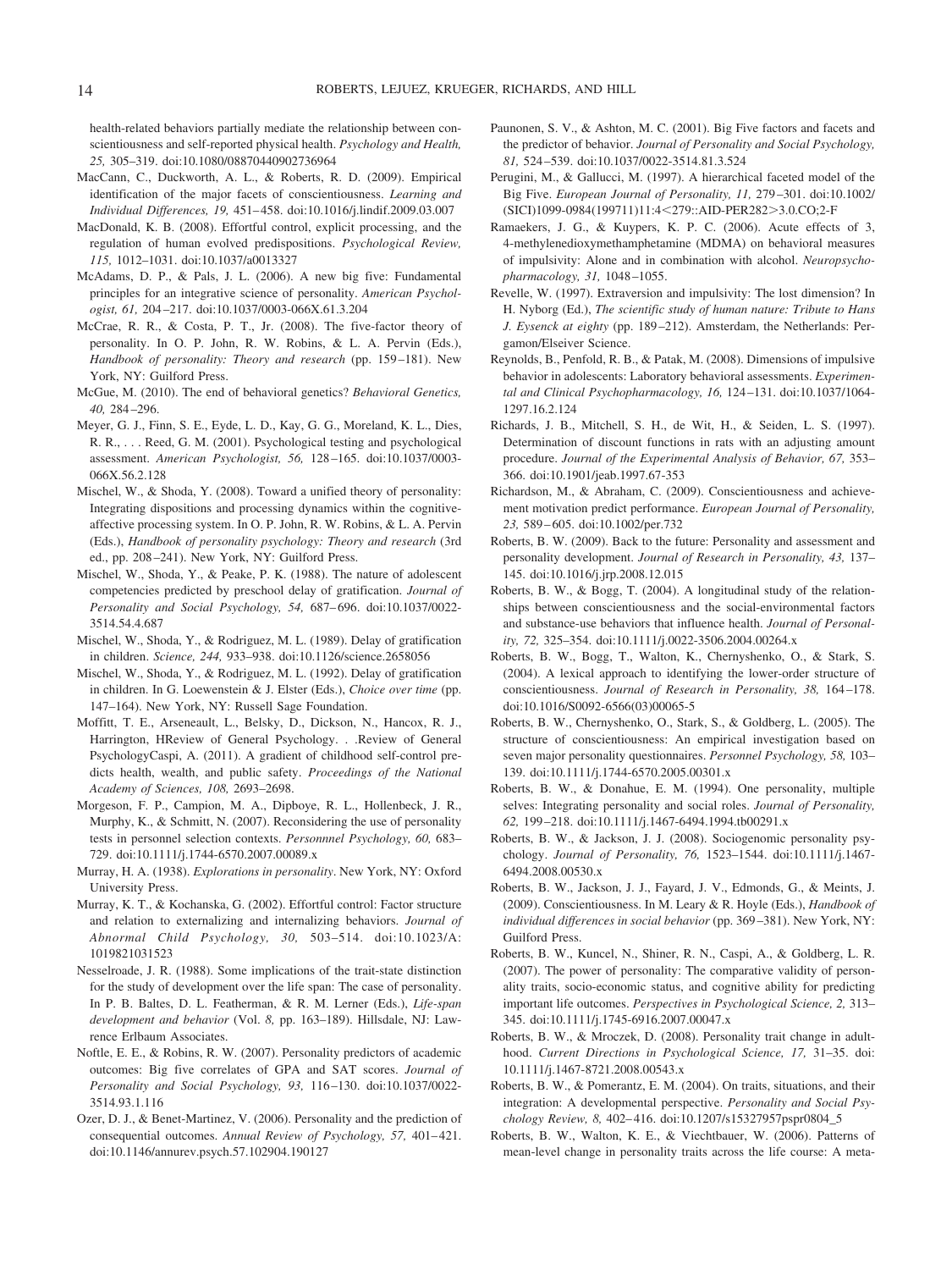analysis of longitudinal studies. *Psychological Bulletin, 132,* 1–25. doi: 10.1037/0033-2909.132.1.1

- Roberts, B. W., & Wood, D. (2006). Personality development in the context of the Neo-Socioanalytic Model of personality. In D. Mroczek & T. Little (Eds.), *Handbook of personality development* (pp. 11–39). Mahwah, NJ: Erlbaum.
- Robins, R. W., John, O. P., Caspi, A., Moffitt, T. E., & Stouthamer-Loeber, M. (1996). Resilient, overcontrolled, and undercontrolled boys: Three replicable personality types. *Journal of Personality and Social Psychology, 70,* 157–171. doi:10.1037/0022-3514.70.1.157
- Rocklin, T., & Revelle, W. (1981). The measurement of extraversion: A comparison of the Eysenck Personality Inventory and the Eysenck Personality Questionnaire. *British Journal of Social Psychology, 20,* 279 –284. doi:10.1111/j.2044-8309.1981.tb00498.x
- Rothbart, M., & Ahadi, S. (1994). Temperament and the development of personality. *Journal of Abnormal Psychology, 103,* 55– 66. doi:10.1037/ 0021-843X.103.1.55
- Rothbart, M. K., Ahadi, S. A., & Evans, D. E. (2000). Temperament and personality: Origins and outcomes. *Journal of Personality and Social Psychology, 78,* 122–135. doi:10.1037/0022-3514.78.1.122
- Saucier, G. (2009). What are the most important dimensions of personality? Evidence from studies of descriptors in diverse languages. *Social and Personality Psychology Compass, 3,* 620 – 637. doi:10.1111/j.1751- 9004.2009.00188.x
- Saucier, G., & Ostendorf, F. (1999). Hierarchical subcomponents of the Big Five personality factors: A cross-language replication. *Journal of Personality and Social Psychology, 76,* 613– 627. doi:10.1037/0022- 3514.76.4.613
- Schultheiss, O. C. (2008). Implicit motives. In O. P. John, R. W. Robins, & L. A. Pervin (Eds.), *Handbook of personality psychology: Theory and* research (3rd ed., pp. 603-633). New York, NY: Guilford Press.
- Schultheiss, O. C., & Pang, J. S. (2007). Measuring implicit motives. diographic personality: The theory and practice of experience sampling. In R. Robins, R. C. Fraley, & R. F. Krueger (Eds.), *Handbook of research methods in personality psychology* (pp. 322–344). New York, NY: Guildford Press.
- Sellbom, M., Ben-Porath, Y. S., & Bagby, R. M. (2008). Personality and psychopathology: Mapping the MMPI-2 Restructured Clinical (RC) scales onto the Five Factor model of personality. *Journal of Personality Disorders, 22,* 291–312. doi:10.1521/pedi.2008.22.3.291
- Shanahan, M. J., Hill, P. L., Roberts, B. W., Eccles, J., & Friedman, H. S. (2013). Conscientiousness, health, and aging: The life course of personality model. *Developmental Psychology, 49,* XXX–XXX. doi:10.1037/ a0031130
- Smith, D. B., Hanges, P. J., & Dickson, M. W. (2001). Personnel selection and the five factor model: A reexamination of frame of reference effects. *Journal of Applied Psychology, 86,* 304 –315. doi:10.1037/0021-9010 .86.2.304
- South, S. C., & Krueger, R. F. (2013). Genetic strategies for probing conscientiousness and its relationship to aging. *Developmental Psychology, 49,* XXX–XXX. doi:10.1037/a0030725
- Swann, A. C., Dougherty, D. M., Pazzaglia, P., Pham, M., Steinberg, J., & Moeller, F. G. (2005). Increased impulsivity associated with severity of suicide attempt history in patients with bipolar disorder. *American Journal of Psychiatry, 162,* 1680 –1687. doi:10.1176/appi.ajp.162.9 .1680
- Swann, A. C., Pazzaglia, P., Nicholls, A., Dougherty, D. M., & Moeller, F. G. (2003). Impulsivity and phase of illness in bipolar disorder. *Journal of Affective Disorders, 73,* 105–111.
- Tangney, J. P., Baumeister, R. F., & Boone, A. L. (2004). High self-control predicts good adjustment, less pathology, better grades, and interpersonal success. *Journal of Personality, 72,* 271–324. doi:10.1111/j.0022- 3506.2004.00263.x
- Tellegen, A., & Waller, N. G. (2008). Exploring personality through test construction: Development of the Multidimensional Personality Questionnaire. In G. J. Boyle, G. Matthews, & D. H. Saklofske (Eds.), *The Sage handbook of personality theory and assessment, Vol. 2: Personality measurement and testing* (pp. 261–292). Thousand Oaks, CA: Sage.
- Thompson, C., Barresi, J., & Moore, C. (1997). The development of future-oriented prudence and altruism in preschoolers. *Cognitive Development, 12,* 199 –212. doi:10.1016/S0885-2014(97)90013-7
- Trautwein, U., Ludtke, O., Roberts, B. W., Schnyder, I., & Niggli, A. (2009). Different forces, same consequence: Conscientiousness and competence beliefs are independent predictors of academic effort and achievement. *Journal of Personality and Social Psychology, 97,* 1115– 1128. doi:10.1037/a0017048
- Vazire, S. (2006). Informant reports: A cheap, fast, and easy method for personality assessment. *Journal of Research in Personality, 40,* 472– 481. doi:10.1016/j.jrp.2005.03.003
- Vazire, S. (2010). Who knows what about a person? The self-other knowledge asymmetry (SOKA) model. *Journal of Personality and Social Psychology, 98,* 281–300. doi:10.1037/a0017908
- Vianello, M., Robusto, E., & Anselmi, P. (2010). Implicit conscientiousness predicts academic performance. *Personality and Individual Differences, 48,* 452– 457. doi:10.1016/j.paid.2009.11.019
- Viswesvaran, C., & Ones, D. S. (2000). Measurement error on the "Big Five Factors" of personality assessment: Reliability generalization across studies and measures. *Educational and Psychological Measurement, 60,* 224 –235. doi:10.1177/00131640021970475
- Watson, D., & Clark, L. A. (1993). Behavioral disinhibition versus constraint: A dispositional perspective. In D. M. Wegner & J. W. Pennebaker (Eds.), *Handbook of mental control* (pp. 506 –527). New York, NY: Prentice Hall.
- Whiteside, S. P., & Lynam, D. R. (2001). The Five Factor Model and impulsivity: Using a structural model of personality to understand impulsivity. *Personality and Individual Differences, 30, 669-689.* doi:10 .1016/S0191-8869(00)00064-7
- Willner, P., Bailey, R., Parry, R., & Dymond, S. (2010). Performance in temporal discounting tasks by people with intellectual disabilities reveals difficulties in decision-making and impulse control. *American Journal on Intellectual and Developmental Disabilities, 115,* 157–171. doi:10.1352/1944-7558-115.2.157
- Wilson, R. S., Schneider, J. A., Arnold, S. E., Bienias, J. L., & Bennett, D. A. (2007). Conscientiousness and the incidence of Alzheimer disease and mild cognitive impairment. *Archives of General Psychiatry, 64, 1204 –1212*. doi:10.1001/archpsyc.64.10.1204
- Winstanley, C. A., Theobald, D. E. H., Dalley, J. W., Cardinal, R. N., & Robbins, T. W. (2006). Double dissociation between serotonergic and dopaminergic modulation of medial prefrontal and orbitofrontal cortex during a test of impulsive choice. *Cerebral Cortex, 16, 106-114*. doi: 10.1093/cercor/bhi088
- Winter, D. G., John, O. P., Stewart, A. J., Klohnen, E. C., & Duncan, L. E. (1998). Traits and motives: Toward an integration of the two traditions in personality research. *Psychological Review, 105,* 230 –250. doi: 10.1037/0033-295X.105.2.230
- Wirtz, D., Kruger, J., Napa-Scollon, C., & Diener, E. (2003). What to do on spring break? The role of predicted, on-line, and remembered experience in future choice. *Psychological Science, 14,* 520 –524. doi: 10.1111/1467-9280.03455
- Wood, D., Larson, R., & Brown, J. R. (2009). How adolescents come to see themselves as more responsible through participation in youth programs. *Child Development, 80,* 295–309. doi:10.1111/j.1467-8624.2008 .01260.x
- Wood, D., & Roberts, B. W. (2006). Cross-sectional and longitudinal tests of the Personality and Role Identity Structural Model (PRISM). *Journal of Personality, 74,* 779 – 810. doi:10.1111/j.1467-6494.2006.00392.x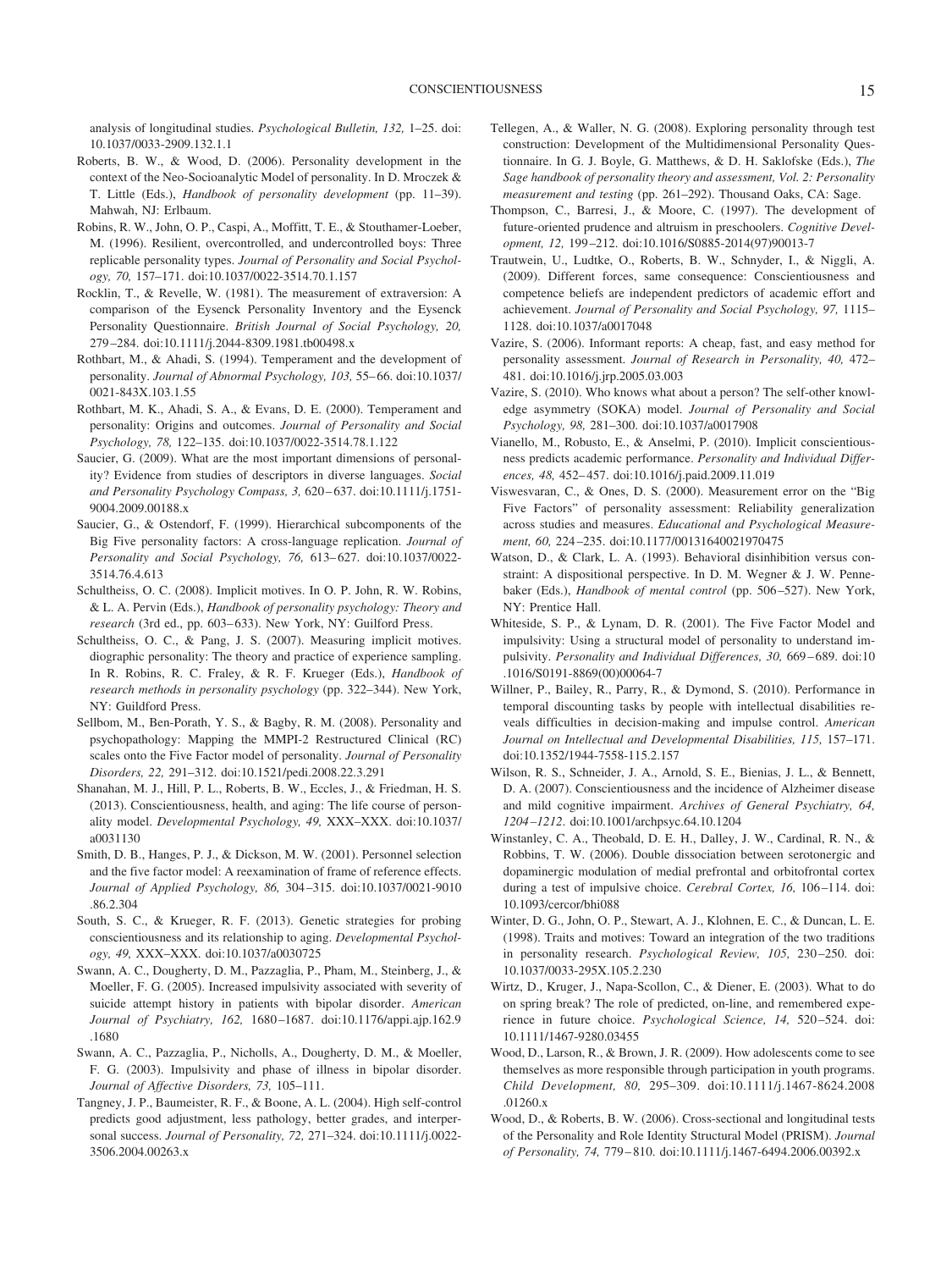- Wrosch, C., Scheier, M. F., Carver, C. S., & Schulz, R. (2003). The importance of goal disengagement in adaptive self-regulation: When giving up is beneficial. *Self and Identity, 2,* 1–20. doi:10.1080/ 15298860309021
- Wrosch, C., Scheier, M. F., Miller, G. E., Schulz, R., & Carver, C. S. (2003). Adaptive self-regulation of unattainable goals: Goal disengagement, goal reengagement, and subjective well-being. *Personality and Social Psychology Bulletin, 29,* 1494 –1508. doi:10.1177/ 0146167203256921

Zuckerman, M., Eysenck, S. B. G., & Eysenck, H. J. (1978). Sensation

seeking in England and America: Cross-cultural, age, and sex comparisons. *Journal of Consulting and Clinical Psychology, 46,* 139 –149. doi:10.1037/0022-006X.46.1.139

> Received February 1, 2012 Revision received June 20, 2012

Accepted September 6, 2012 !